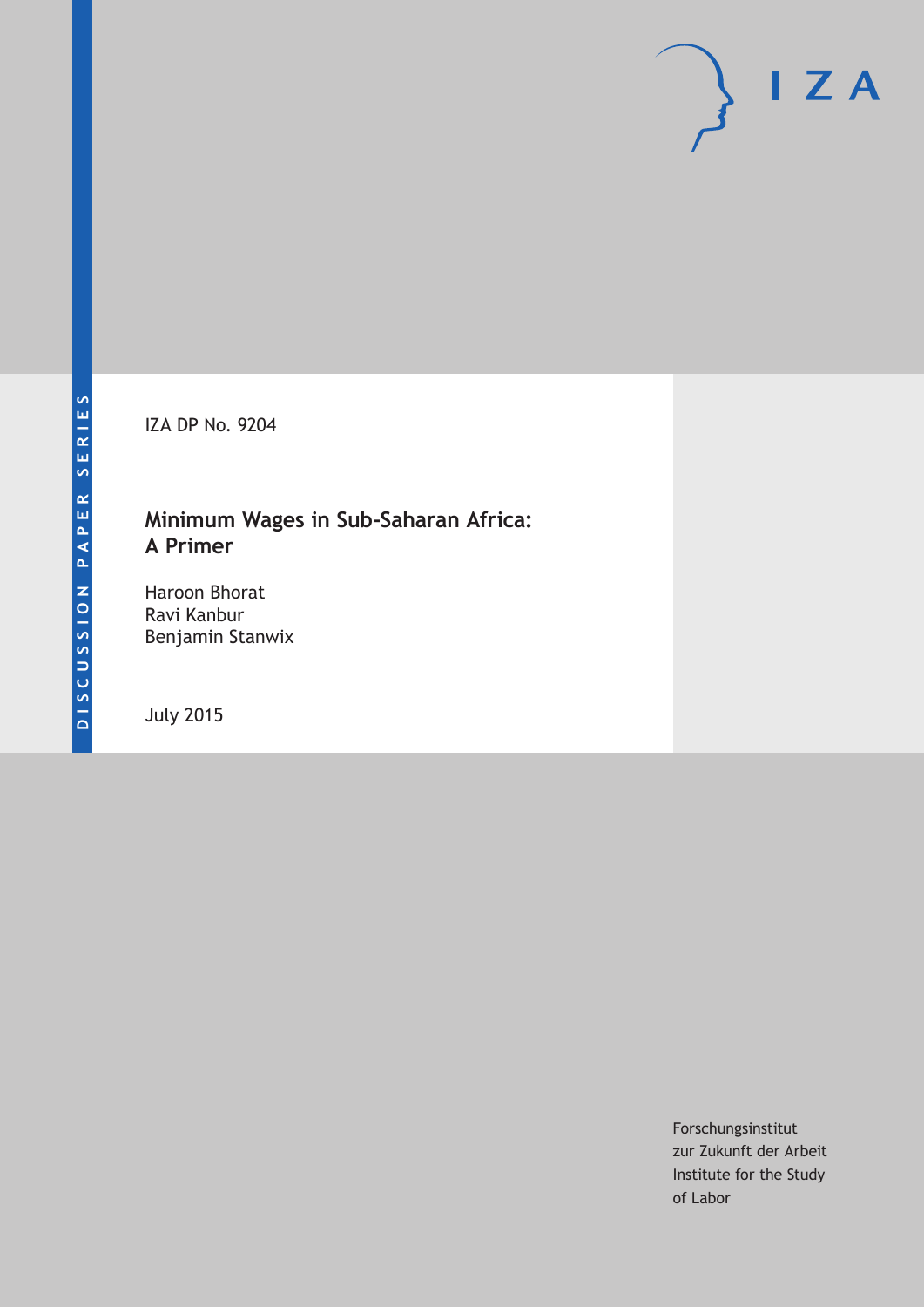# **Minimum Wages in Sub-Saharan Africa: A Primer**

# **Haroon Bhorat**

*DPRU, University of Cape Town and IZA* 

# **Ravi Kanbur**

*Cornell University and IZA* 

## **Benjamin Stanwix**

*DPRU, University of Cape Town*

Discussion Paper No. 9204 July 2015

IZA

P.O. Box 7240 53072 Bonn **Germany** 

Phone: +49-228-3894-0 Fax: +49-228-3894-180 E-mail: iza@iza.org

Any opinions expressed here are those of the author(s) and not those of IZA. Research published in this series may include views on policy, but the institute itself takes no institutional policy positions. The IZA research network is committed to the IZA Guiding Principles of Research Integrity.

The Institute for the Study of Labor (IZA) in Bonn is a local and virtual international research center and a place of communication between science, politics and business. IZA is an independent nonprofit organization supported by Deutsche Post Foundation. The center is associated with the University of Bonn and offers a stimulating research environment through its international network, workshops and conferences, data service, project support, research visits and doctoral program. IZA engages in (i) original and internationally competitive research in all fields of labor economics, (ii) development of policy concepts, and (iii) dissemination of research results and concepts to the interested public.

IZA Discussion Papers often represent preliminary work and are circulated to encourage discussion. Citation of such a paper should account for its provisional character. A revised version may be available directly from the author.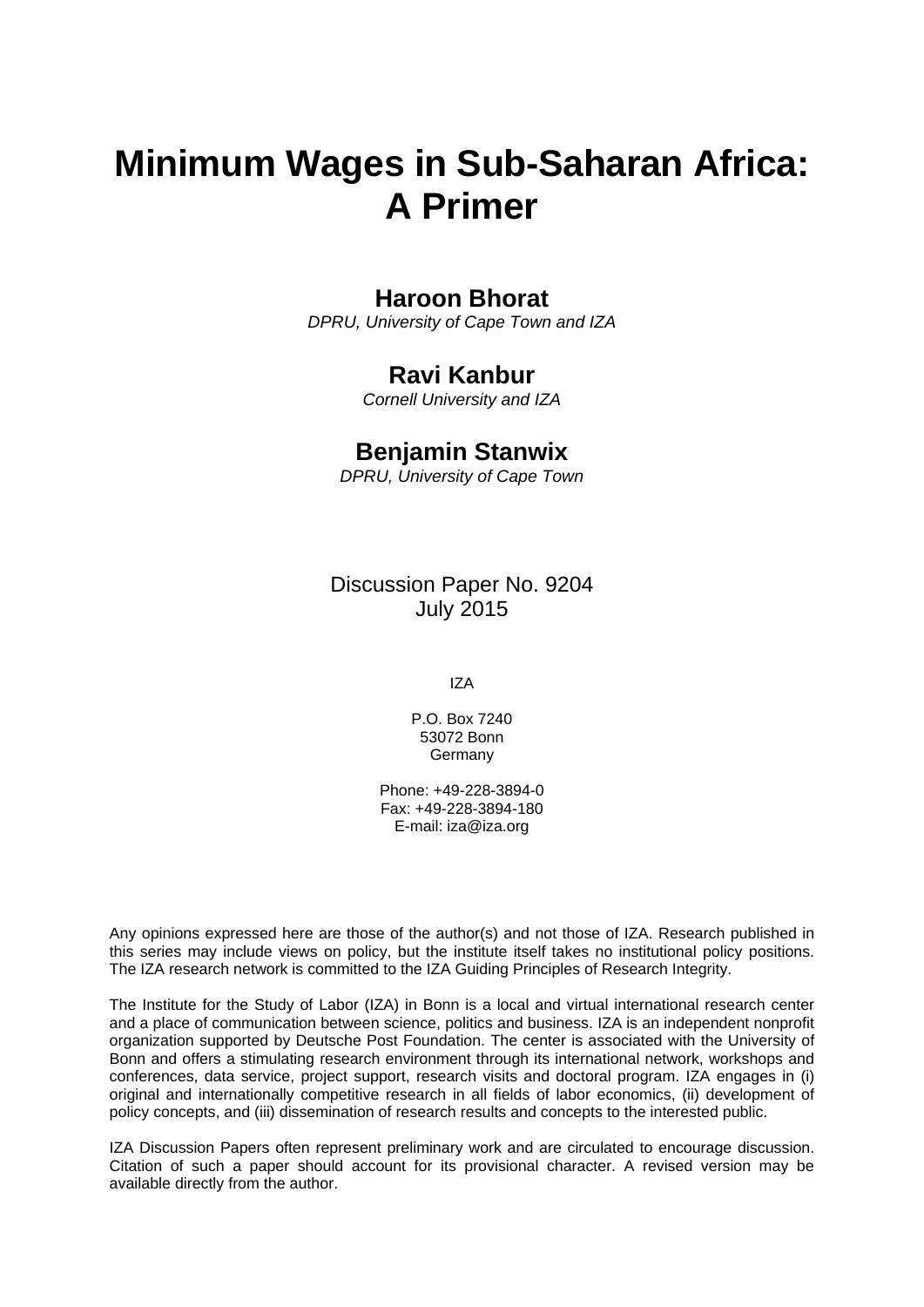IZA Discussion Paper No. 9204 July 2015

# **ABSTRACT**

# **Minimum Wages in Sub-Saharan Africa: A Primer\***

Although the sectors and fraction of workers covered are small given the low rates of formality and urbanization in Sub-Saharan Africa (SSA), as the number of covered workers grows wage regulation will become increasingly significant. We find that higher minimum wage values are associated with higher GDP per capita. Importantly, however, we find that the minimum wage relative to the mean wage is higher in low income countries than in lowerand upper-middle income countries. Indeed, SSA as a whole reflects a bias towards a more aggressive minimum wage policy compared to the rest of the world. There is limited research on the employment effect of minimum wages in SSA, but the few findings are consistent with the broad summary of global research. By and large, introducing and raising the minimum wage has a small negative impact or no measurable negative impact. However, there is significant variation around this average finding – the employment elasticities are not constant nor linear. Where increases in a minimum wage are large and immediate, this can result in employment losses, but more modest increases usually have very little observably adverse effects and may have positive impacts on wages. The great variability in findings on employment could be due partly to the great variation in the detail of the minimum wage regimes and schedules country by country, but also by the variations in compliance. We find that higher Kaitz indices are associated with higher levels of non-compliance. The release of country-level earnings and employment data at regular intervals lies at the heart of a future country-focused minimum wage research agenda for Africa.

JEL Classification: J08, J20, J21, J30, J38

Keywords: Sub-Saharan Africa, minimum wages, wage regulation, employment elasticities, Kaitz indices, compliance

Corresponding author:

 $\overline{a}$ 

Haroon Bhorat Development Policy Research Unit (DPRU) University of Cape Town Private Bag X3, Rondebosch Cape Town, 7700 South Africa E-mail: haroon.bhorat@uct.ac.za

<sup>\*</sup> This document is an output funded by the UK Department for International Development (DFID) and the Institute for the Study of Labor (IZA) for the benefit of developing countries. The views expressed are not necessarily those of DFID or IZA. The authors also acknowledge Benjamin Jourdan's scholarly contribution and data assistance from Samantha Filby.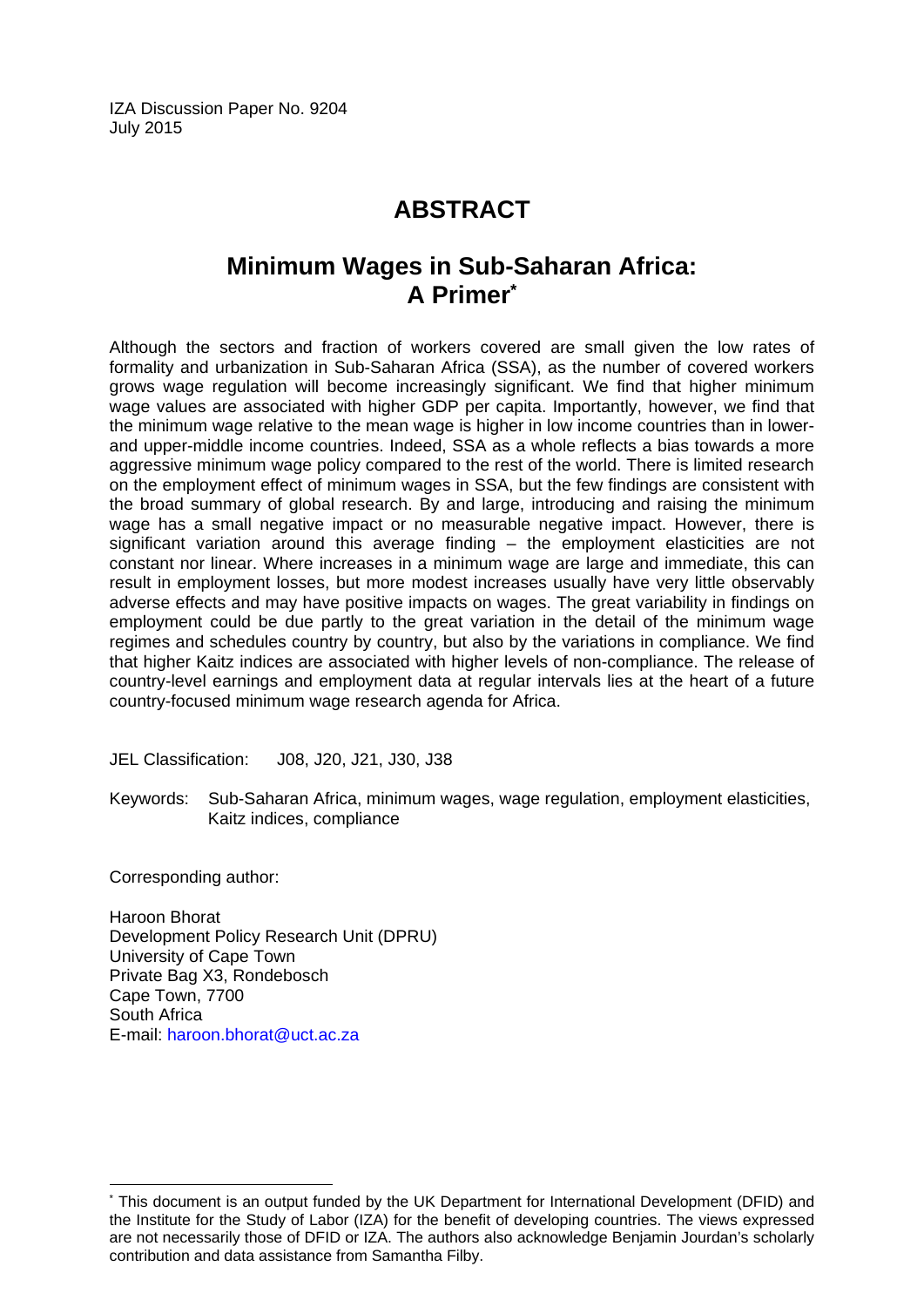## **CONTENTS**

| 1.  | <b>INTRODUCTION</b>                                                    | $\overline{2}$ |
|-----|------------------------------------------------------------------------|----------------|
| 2.  | THE DEVELOPING COUNTRY LITERATURE: A BRIEF OVERVIEW                    | 4              |
| 3.  | MINIMUM WAGES IN SUB-SAHARAN AFRICA                                    | 8              |
| 3.1 | Variations in African Minimum Wage Schedules: A Country-Level Overview | 16             |
| 4.  | MINIMUM WAGE COMPLIANCE IN SUB-SAHARAN AFRICA                          | 24             |
| 5.  | <b>CONCLUSION</b>                                                      | 27             |
|     | <b>APPENDIX</b>                                                        | 28             |
|     | <b>REFERENCES</b>                                                      | 31             |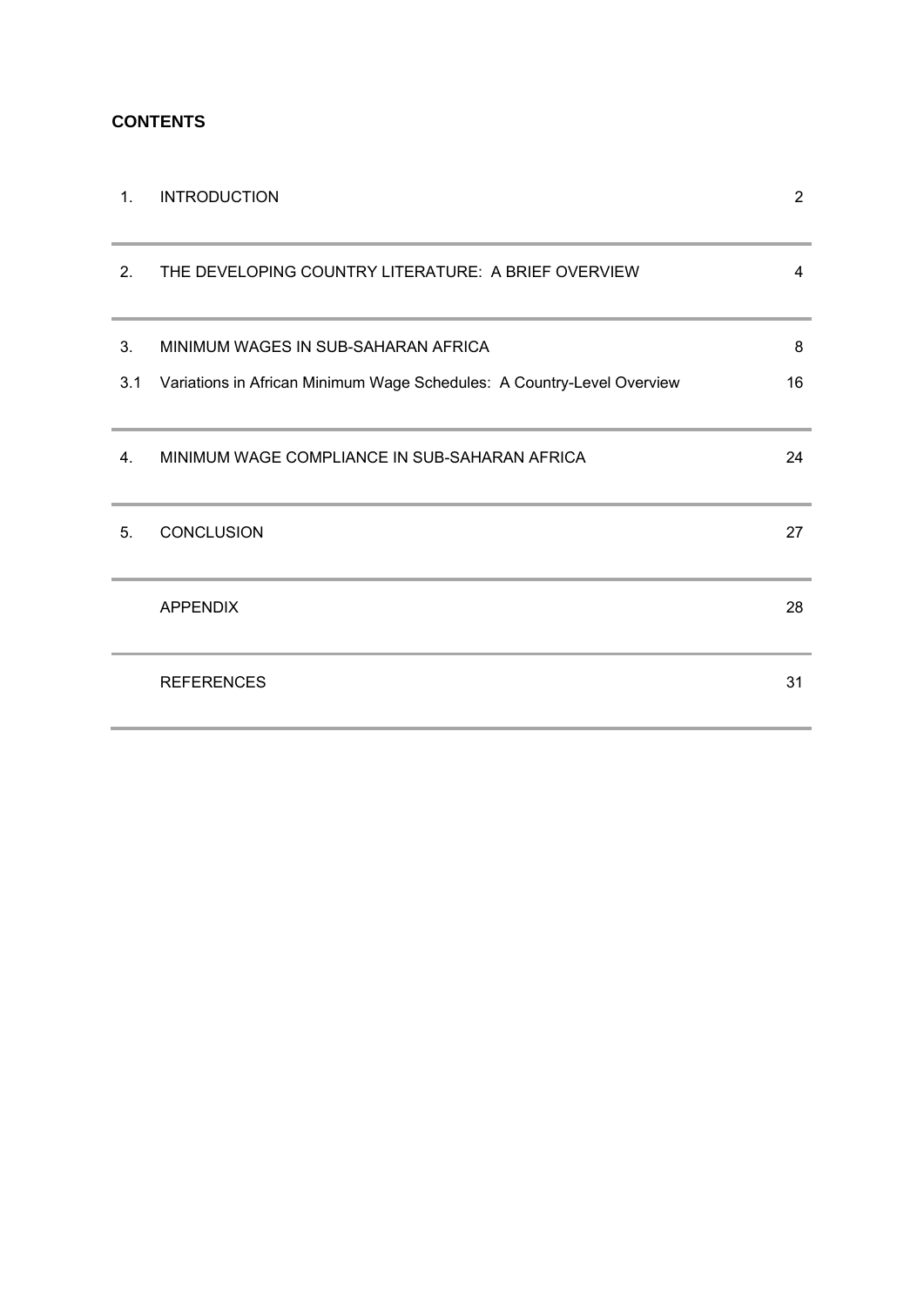#### **1. INTRODUCTION**

Legislated minimum wages apply to many millions of workers around the world. Over the latter half of the 20<sup>th</sup> century, almost all countries in Sub-Saharan Africa (SSA) introduced some form of minimum wage legislation. In many cases these laws apply to workers in specific industries or occupations and in instances where wage levels are not set by the state, collectively bargained agreements may fix wages for specific sectors or occupations. Broadly, however, the introduction of national laws governing wages is part of an observed regulatory revival in low- and middle-income countries, where a range of labour regulations aimed at protecting low-paid workers have gradually been introduced (Piore and Schrank, 2008). As will be documented in the paper, there has been widespread adoption of minimum wage legislation as a policy tool in SSA. And yet, there has been little work on the nature, scope and impact of such laws in Africa.

A key distinction must be made between the usually small formal, wage-earning sector and usually large informal, non-wage-earning sector in most African countries.<sup>1</sup> This has implications for minimum wage policy and research. It is well known that in the overwhelming majority of SSA economies, subsistence agriculture and, more recently, urban informal employment dominate the labour market. In many such countries wage-earning employees only make up a small portion of the labour force. As figure 1, below, indicates for a selection of SSA countries, it is only South Africa where formal salaried employees constitute the majority of the labour force. In the six other countries represented, salaried employees account for less than half of the labour force, whilst the regional average is close to 20 percent.



**Figure 1: Paid Employees as a Percentage of Total Employment** 

Sources: South Africa, Labour Market Dynamics Study (2013); Kenya, Kenya Integrated Household Budget Survey (2005/06); Uganda, Uganda National Panel Survey (2012); Mali, Rani et al. (2013); Zambia, Living Conditions Monitoring Survey (2010); Tanzania, Integrated Labour Force Survey (2005/06); Namibia, Labour Force Survey (2012); Bhorat, Naidoo & Pillay (2015).

<sup>-</sup>1 In Sub-Saharan Africa, data indicates that approximately 19% of the labour force are in wage employment, whilst 74% are in agricultural or non-farm self-employment (Bhorat, Naidoo & Pillay, 2015). In West Africa, for example, the informal sector accounts for approximately 50% of national output, over 80% of employment, and 90% of new jobs (Benjamin, Golub and Mbaye, 2015).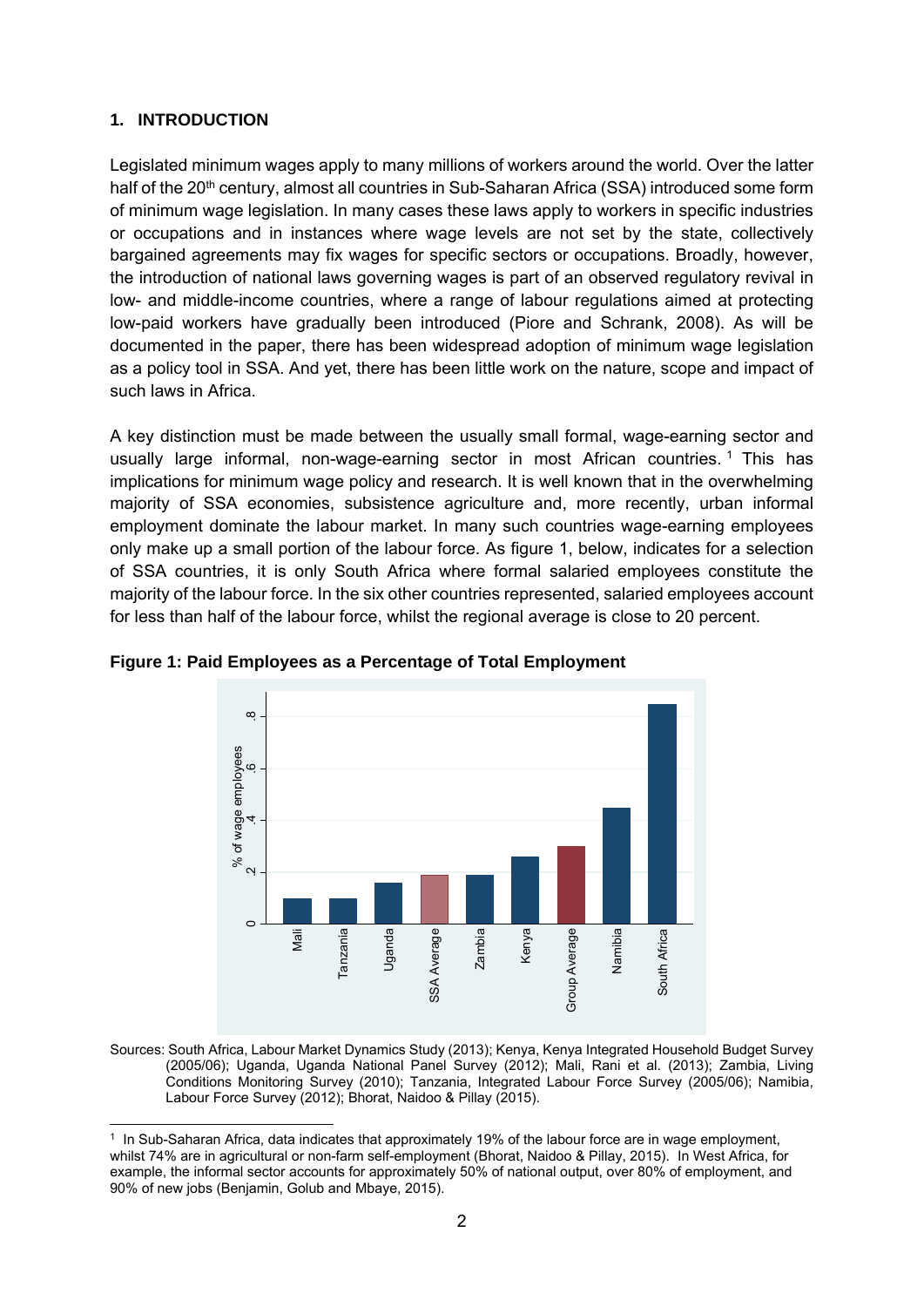Minimum wages only apply to wage-earning employees, and in some cases only to formal sector wage earners. Wage regulations thus cover only a minority of the total workforce in most SSA economies. This may go some way to explaining the dearth of existing research. However, (i) as the urban and formal sector grows the experience of wage regulation in the currently covered areas will become significant, (ii) there can be spill over or "lighthouse" effects on uncovered sectors, and (iii) as we shall see, minimum wage policy is particularly aggressive in the covered sectors in Sub-Saharan Africa. For these reasons we believe that an empirical overview of minimum wages in the region is important for the current policy and analytical discourse.

It is a stylized fact that a large gap exists between *de jure* and *de facto* labour regulation in most Low and Middle-Income (LMI) countries globally. Simply put, the levels of noncompliance with minimum wage laws are high. This has been shown in several studies (Bhorat et al., 2012, Rani et al., 2013; Almeida and Ronconi, 2012) and is supported by the evidence presented in this paper. While it could be argued that high levels of non-compliance make wage regulation irrelevant, the reasons for high levels of non-compliance are not yet adequately understood. A study of the enforcement of minimum wages is of interest in its own right, but can also contribute to a broader research agenda on rule of law questions.

There is a paucity of available household survey data for many SSA countries, and particularly the absence of reliable information on earnings. This makes rigorous study on the impact of minimum wages difficult, particularly because any attempts to measure minimum wage impacts require pre- and post-intervention data and this is almost always absent for SSA. The problem is brought into sharp relief when analysing the most extensive and centralised body of information on global minimum wages – the International Labour Organisation's (ILO) Working Conditions Laws database (2012)<sup>2</sup> and the ILO global wage database (2012/13)<sup>3</sup>. While these databases contain detailed information on minimum wage frameworks, the method of setting wages in each of the ILO's member states, and data on enforcement practices for almost every country, there is limited information on wages, coverage, or levels of compliance in Africa. This is because for many countries in the region, reliable data on wages either do not exist or are not accessible.

It is thus the purpose of this piece to provide a basic overview of minimum wage regimes in SSA where data are available, as well as some more detailed work for several countries using household survey data. We begin by providing a brief literature review of more recent minimum wage work, and build on Neumark and Wascher's (2007) meta-review to provide an updated overview of the empirical wage-employment trade-off estimates, focused on LMI countries. We document the level of minimum wages in the region, and present simple Kaitz ratios and use this to make comparisons with wage levels and ratios elsewhere in the world. We then proceed to examine compliance levels in seven SSA countries using household survey data, and again compare the outcomes to estimates for a selection of non-SSA LMI countries. We end by reflecting on possible early lessons for wage-setting regimes in the region, and the research agenda to inform the policy makers on key trade-offs in minimum wage setting.

-

<sup>&</sup>lt;sup>2</sup> http://www.ilo.org/dyn/travail/travmain.home<br><sup>3</sup>http://www.ilo.org/ilostat/GWR?\_afrLoop=144920885447003#%40%3F\_afrLoop%3D144920885447003%26\_adf. ctrl-state%3D8dfkd0vtj\_21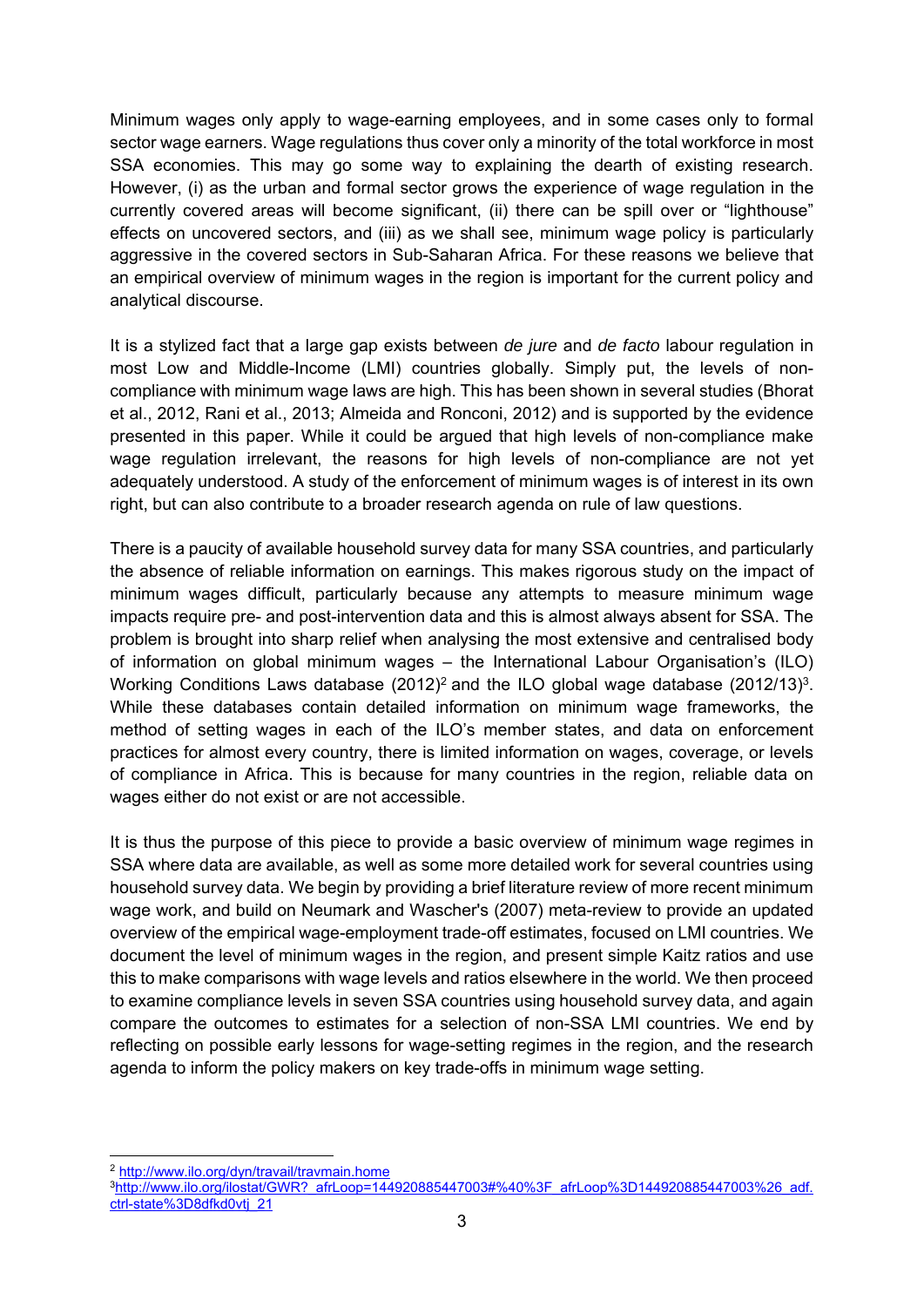#### **2. THE DEVELOPING COUNTRY LITERATURE: A BRIEF OVERVIEW**

In most SSA countries minimum wage laws are used as a policy tool to achieve a number of objectives, and while there are large cross-country differences, the legislation reveals considerable overlap. The stated objectives usually focus on protecting vulnerable workers from extreme levels of low pay, addressing poverty by redistributing income from employers to low-wage employees, and encouraging labour productivity. It is well known that there are risks associated with instituting wage floors and in most cases country-level legislation recognises the possible trade-offs. The costs can include increased unemployment in certain settings, adjusted hours of work that disadvantage workers, and the movement of workers from formal to informal employment – where livelihoods are often more precarious. Rising wages as a result of minimum wage policy, while having positive effects through driving demand, may also have some impact on the cost of living in the medium term if firms' cross-price elasticity response to higher labour costs is to raise output prices. Beyond the various costs and benefits, which are the focus of a well-established body of literature for developed countries, the attendant issues of enforcement and compliance are central to any discussion of minimum wages in SSA. Indeed it is arguable that most of the impact of a minimum wage policy is contingent on enforcement and compliance in LMI country settings. We proceed to briefly analyse the minimum wage literature here.

The empirical work on minimum wages constitutes a large field that is now well known, with several recent books and papers dedicated to reviewing the main findings of this literature.<sup>4</sup> Studies in the United States were the first to suggest that the textbook wage-employment trade-offs do not always hold in practice; that an increase in the minimum wage will not always perfectly predict a decrease in employment.<sup>5</sup> In addition to the potential employment effects, minimum wage laws have been shown to induce adjustments in hours of work and non-wage benefits, as well as having possible 'non-standard effects' such as influencing educational decisions and reservation wages.6 The limited but fast-growing body of work focused on LMI countries has emphasized that the impact of introducing, or increasing, a minimum wage can have mixed impacts that are often crucially contingent on a variety of factors, including the level at which the minimum wage is set, broader economic conditions, the nature of the minimum wage intervention, political economy factors, the enforcement regime, and so on. Studies provide evidence of negative employment effects in some cases, but also evidence of no employment declines in others, with a range of adjustments observed for hours of work, wages, and non-wage benefits.

In Neumark and Wascher's (2007) meta-review they include 15 studies focused on eight developing countries over the period 1992 to 2006. 7 The authors caution that studying minimum wage effects in developing countries<sup>8</sup> is complicated, partly due to issues we have already mentioned above, that relate to data availability and quality, but also because the results are often not easily generalizable across countries or sectors. The majority of findings

-

<sup>4</sup> Belman and Wolfson (2014), Neumark, Salas and Wascher (2014), Schmitt (2013), Neumark and Wascher (2007, 2008).

<sup>5</sup> The seminal paper in the new minimum wage literature being Card & Krueger (1994).

<sup>&</sup>lt;sup>6</sup> See, for example, Agell and Lommerud (1997), or for a discussion of the possible impacts of minimum wages from a behavioural perspective, see Falk, Fehr and Zehnder (2006).

<sup>7</sup> The country studies focus on Brazil, Chile, Colombia, Costa Rica, Indonesia, Mexico, Puerto Rico, and Trinidad and Tobago.

<sup>&</sup>lt;sup>8</sup> Neumark and Wascher (2007) use the term 'developing country' to describe what we have referred to as Low and Middle-Income countries.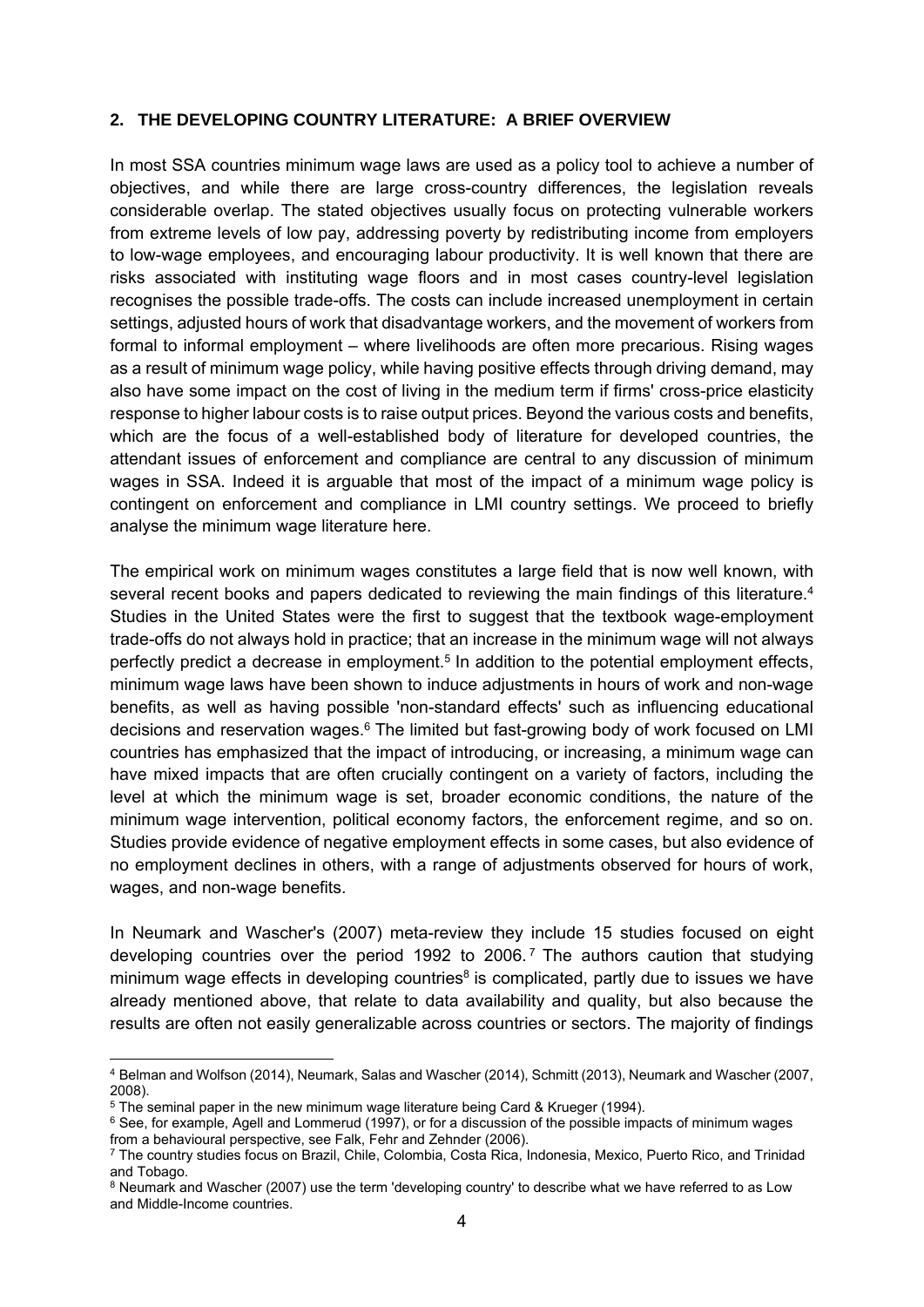reviewed by the authors reveal either no effects or small negative employment effects of minimum wages in LMI country settings. In Brazil, for example, dis-employment effects and reduced work hours are seen to be minor or non-existent overall, but more pronounced for individuals with low-skills and lower wages (Fajnzylber, 2001; Lemos, 2004, 2006, 2007; and Neumark, Cunningham & Siga, 2006). In Chile, increases in the minimum wage had negative employment effects for youth and unskilled workers, but led to an increase in the employment of women (Montenegro & Pagés, 2004). In Colombia dis-employment effects were found and these are higher for low-skilled workers (Bell, 1997; Maloney & Nuñez Mendez, 2004). In Costa Rica, increases in minimum wages also decreased employment and reduced hours worked by employees in covered sectors, especially those in the lower half of the skill distribution (Gindling & Terrell, 2004 and 2007). Similar results are found in Indonesia, and Trinidad & Tobago (Alatas & Cameron, 2003; Rama, 2001; Suryahadi, Widyanti, Perwira, & Sumarto, 2003; Harrison & Stillman, 2005; Comola & De Mello, 2011, Strobl & Walsh, 2003).

In the years following the publication of Neumark and Wascher's (2007) review paper a growing body of research focuses on minimum wage effects in LMI countries. In East Asia a number of papers provide new evidence on minimum wage impacts for Thailand (Del Carpio, Messina and Sanz-de-Galdeano, 2014), Vietnam (Del Carpio and Liang, 2013; Nguyen, 2010), The Phillipines (Lanzona, 2012; Del Carpio, Margolis and Okamura, 2013), and Indonesia (Magruder, 2013; Comola and De Mello 2011; Harrison and Scorse, 2010). In China, Wang and Gunderson (2011) and Fang and Lin (2013) provide some of the first estimates of minimum wage effects, while in Latin America several new papers build on existing work and provide new results (Ham, 2013; Gindling, 2014; Khamis, 2013). The literature on SSA, however, remains rather limited with published work existing only for four countries, namely Ghana (Jones, 1997), Kenya (Andalon and Pages, 2008), Malawi (Livingstone, 1995) and South Africa (Hertz, 2005; Dinkelman and Ranchhod, 2013; Bhorat et al., 2013, 2014; Nattrass and Seekings, 2014). The most comprehensive literature in the SSA region exists for South Africa and shows that while the introduction of minimum wages had a negative impact on employment in Agriculture, but in all other covered sectors no employment decreases were evident (Dinkelman and Ranchhod, 2013; Bhorat et al., 2013).

In Figure 2a and 2b, below, we construct a graph of employment elasticities estimated in the minimum wage literature to date. This includes the 98 papers reviewed in Neumark and Wascher's (2007) work and 17 more recent studies focused on LMI countries not included in Neumark and Wascher (2007). The results report aggregate impacts for all workers, but also include the employment impacts for specific demographic groups, geographic locations, and sectors. Put differently, where a study produced elasticity estimates for more than one cohort of workers, we include each estimate separately. Unlike in the Neumark and Wascher (2007) review, we have only included those estimates that were statistically significant, and it is worth noting that 55 percent of reported elasticity estimates reviewed were not statistically significant.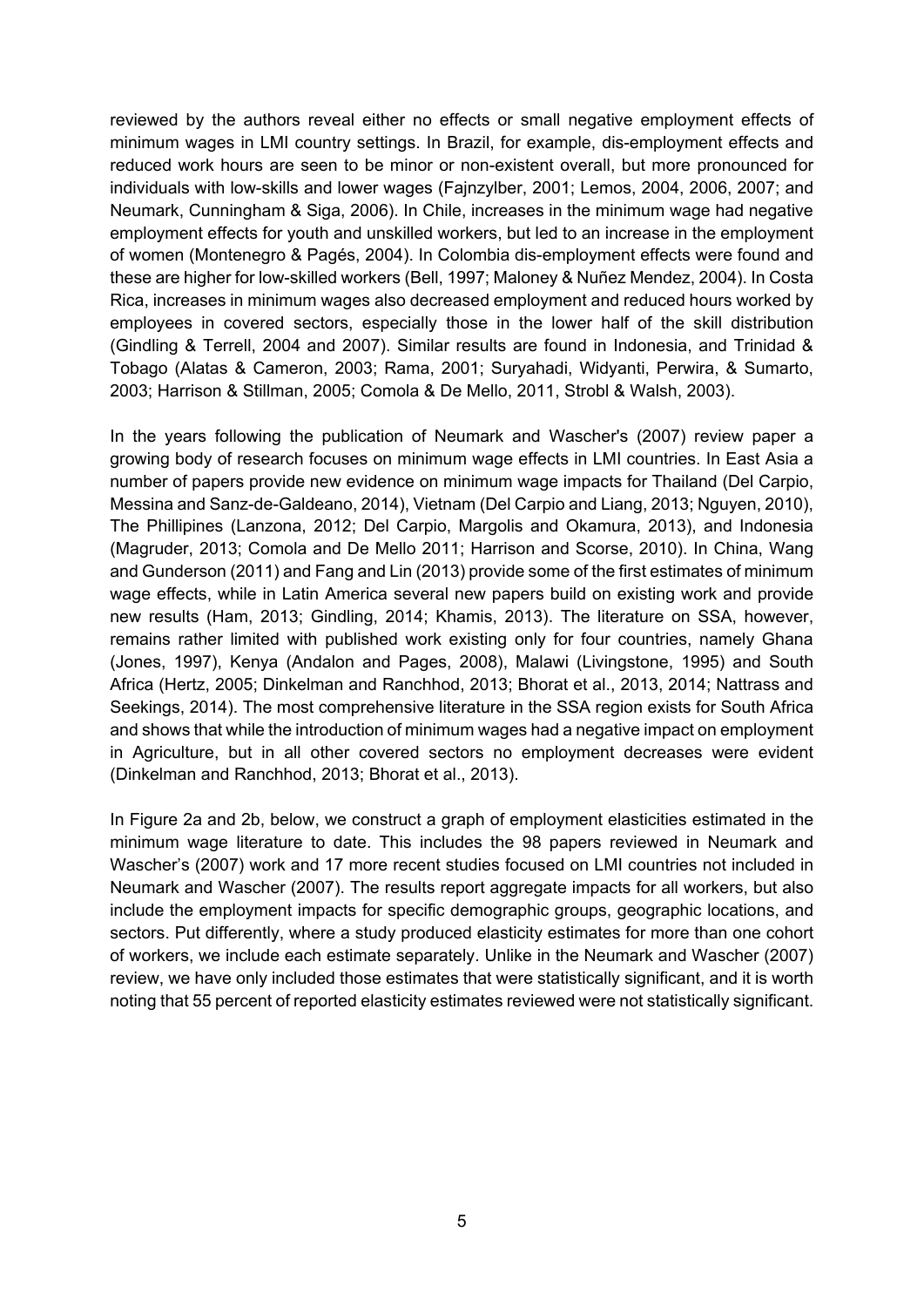



Source: Neumark & Wascher (2007) and authors' calculations.



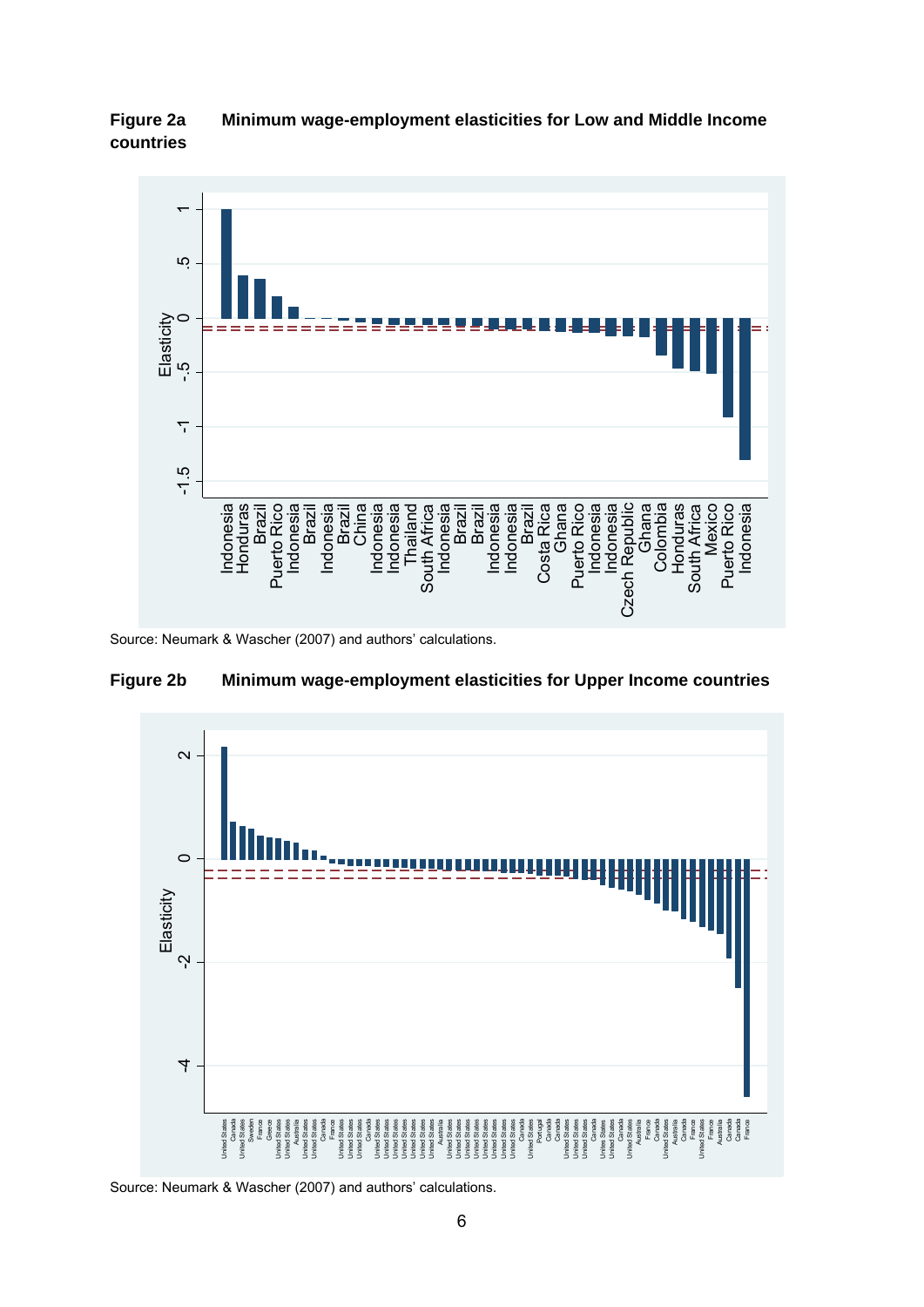In figure 2a the median elasticity is -0.08, represented by the upper dotted line on the figure, while the mean is -0.11, shown as the lower dotted line. In figure 2b the averages are slightly higher and the upper dotted line represents a median elasticity of -0.225, while the mean for UI countries is 0.37, shown as the lower dotted line. Overall estimated employment elasticities range from 2.17 (Katz & Kreuger, 1992) to -4.6 (Abowd, Kramarz, & Margolis, 1999) in both samples. The mean and median elasticities suggest that on average, the impacts of a minimum wage hike in the countries under review have been marginally negative. It is important to note that the values of these coefficients on average, are very small. This would suggest that in general, the minimum wage will have benign empoyment effects. In total then, our analytical overview here suggests that from the sample of 59 developed and 32 developing country estimates, 81 percent of the elasticities were negative, while 19 percent were greater than zero.

These figures underscore the fact that there is a considerable range of potential impacts of minimum wages on employment, but that in most cases these impacts are very small. The available empirical evidence for LMI countries suggests that in most cases introducing and raising the minimum wage has a small negative impact or no measurable negative impact at all, with the exception of a few cases such as the agricultural sector in South Africa (Bhorat et al., 2014). The overall heterogeneity of outcomes, in LMI countries in particular, suggests that there are, as noted above, a variety of context-specific factors which also interact with the minimum wage, to ensure ultimately that on average, we are likely to have small and negative disemployment effects. These estimated impacts, however, depend on a range of factors which could include: the level of the minimum wage relative to average wages, the size of the minimum wage increase, the sector under consideration (for example whether it is a tradable or non-tradable sector), the timing of wage changes, the change post-law in the level of worker productivity, the enforcement regime, and the extent of compliance. While past increases in minimum wages have generally not negatively affected employment, it is not the case that such positive outcomes will persist regardless of the level to which a minimum wages is raised. There is a level beyond which a minimum wage will begin to negatively affect employment, and this level may differ across geographic regions, sectors, and firms.

Figure 3, below, visually represents this idea in a very basic theoretical construct, by presenting two different impact scenarios. Each of the two lines can be considered to be labour demand functions representing the employment response to increases in the minimum wage. Here, we present the level of employment on the y-axis and the level of a minimum wage increase on the x-axis. It is clear that in the case of the upper line, the minimum wage can be raised to  $W_H$ (the high wage threshold) without any impact on employment. Beyond  $W_H$ , however, any increase in the hypothetical minimum wage will begin to result in job losses, stipulated here by a decline in employment levels. In the second case, the broad relationship between the minimum wage and employment stays the same, but crucially employment is more sensitive to changes in the minimum wage, and the blue line shows that wages can only be raised to  $W_I$ (the low wage threshold) before they begin to impact negatively on employment.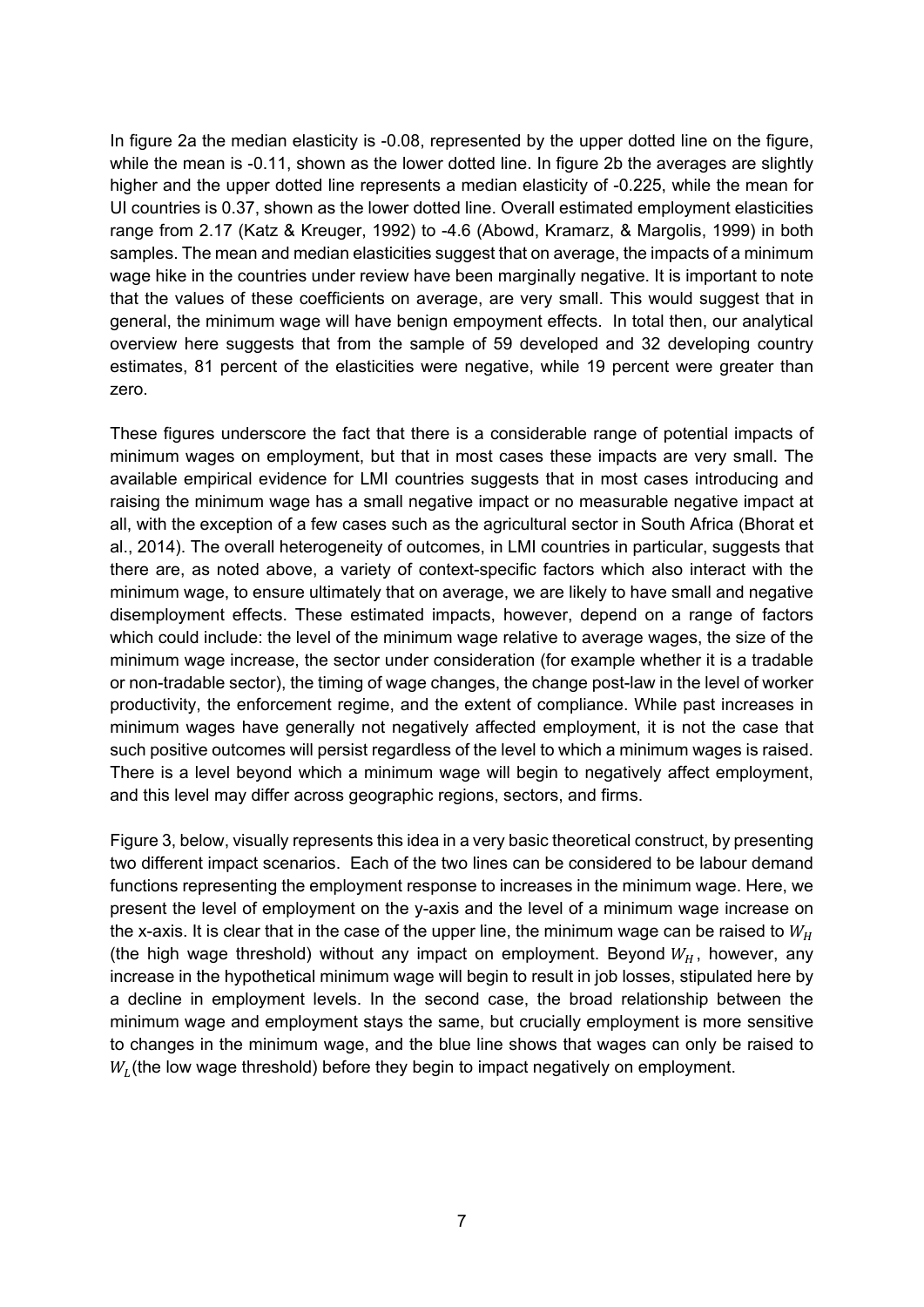

**Figure 3: The Relationship between Minimum Wage Adjustments And Employment** 

We could interpret the upper red line for example, as representing a non-tradable sector which may be able to absorb wage increases more robustly, while the lower blue would represent a sector more sensitive to changes in input costs, and perhaps with a greater degree of capital/labour replacement possibilities. These elements, together with the list of abovementioned factors that influence wage-employment trade-offs, would all play a role in determining where the wage threshold lies for a given set of firms, workers, or sectors.

The functions above also provide a key insight into estimated wage-employment elasticities: Namely that they are not constant nor linear. Put differently, if a 50 percent increase in the minimum wage results in a 10 percent drop in employment (where the wage-employment elasticity is thus -0.2) it is not the case that a 100 percent increase will result in a 20 percent drop in employment – the elasticity will not remain at -0.2. The literature suggests that where increases in a minimum wage are large and immediate this can result in employment losses, especially for unskilled workers, but that more modest increases usually have very little observably adverse effects and may have large positive impacts on wages. The wage impacts appear to hold even in situations of weak enforcement (Bhorat et al., forthcoming).

#### **3. MINIMUM WAGES IN SUB-SAHARAN AFRICA**

Minimum wage systems in SSA, as elsewhere in the world, can be helpfully classified into three broad categories: National, Sectoral (Occupational), and Hybrid (some combination of the two). Needless to say, a national minimum wage system is a single wage rate that applies to all workers; a sectoral system is one in which there are separated determinations for workers in particular sectors and/or occupations; and a combination or hybrid system can exist when the body that decides on minimum wage levels also decides to whom the wage applies and when this should change. Table A1 groups selected African countries into these three categories. The table serves to show the variety of systems that exist in the region. In a report by the ILO (2013), all the minimum wage frameworks on the continent are categorised in a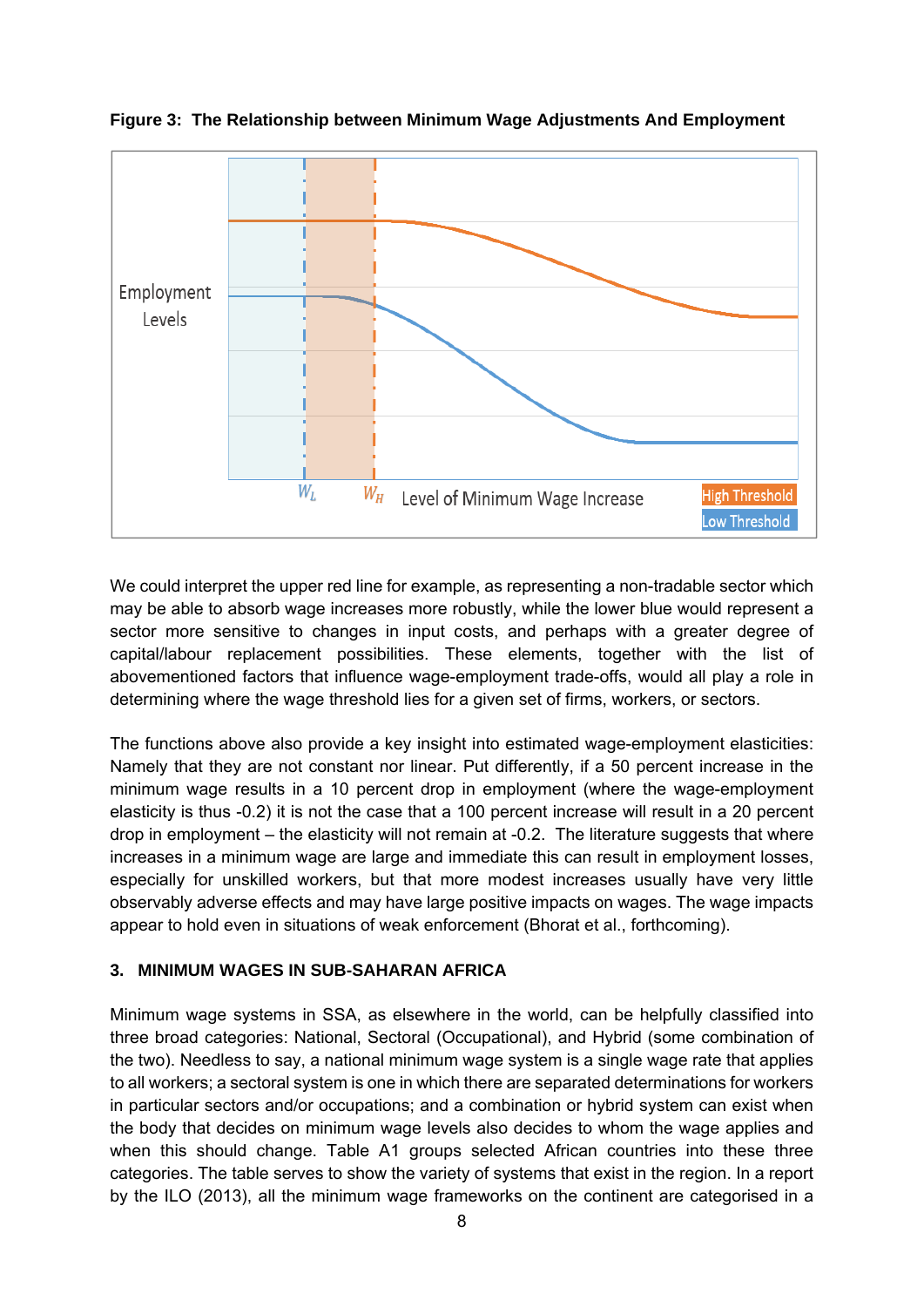similar manner, revealing that a majority of countries in Africa have adopted some form of sectoral or occupational minimum wage structure with multiple wage rates rather than a single national minimum wage – approximately 30 percent versus 61 percent, respectively. Indeed the African average of multiple minimum wage systems is higher than any of the other world regions.9 A comprehensive account of wage-setting systems around the world can be found in Eyraud and Saget (2005).

Beyond the diverse regulatory frameworks across legislated minimum wages, the level at which the wage is set also varies substantially, both by geographical region and by the income group that a country falls into. We show this in two ways. First, we group countries in SSA into Southern, Eastern, Central and Western blocks, and plot average wage levels across these regions. Secondly, we group SSA countries into Low-income (LI), Lower-middle-income (LMI), and Upper-middle-income (UMI) categories. In this second instance, we compare 37 SSA countries in these three groups to a comparable set of 67 non-SSA countries.

Figure 4, below, presents the regional comparison of average monthly minimum wage levels in SSA. The data show significant regional variation where minimum wages in Central African countries (the highest average wage level), such as the Congo, Gabon, Chad and Cameroon, are set relatively high compared to wage levels in East African countries (the lowest average wage level) such as Kenya, Ethiopia, Burundi and Tanzania.

<sup>&</sup>lt;sup>9</sup> The table below shows the percentage split across world regions between setting a national minimum wage versus some form of regional, sectoral or occupational minimum wage. The percentages do not add up to 100% given that not all countries in a region have minimum wages.

| Region                                  | <b>National</b> | <b>Sectoral or Regional</b> |  |  |  |
|-----------------------------------------|-----------------|-----------------------------|--|--|--|
| Africa                                  | 30%             | 61%                         |  |  |  |
| Asia & Pacific                          | 48%             | 48%                         |  |  |  |
| Europe & CIS                            | 64%             | 33%                         |  |  |  |
| Americas & Caribbean                    | 59%             | 38%                         |  |  |  |
| Middle East                             | 40%             | 20%                         |  |  |  |
| $C_{\text{outrow}}$ II $\bigcap$ (2012) |                 |                             |  |  |  |

Source: ILO (2013)

 $\overline{a}$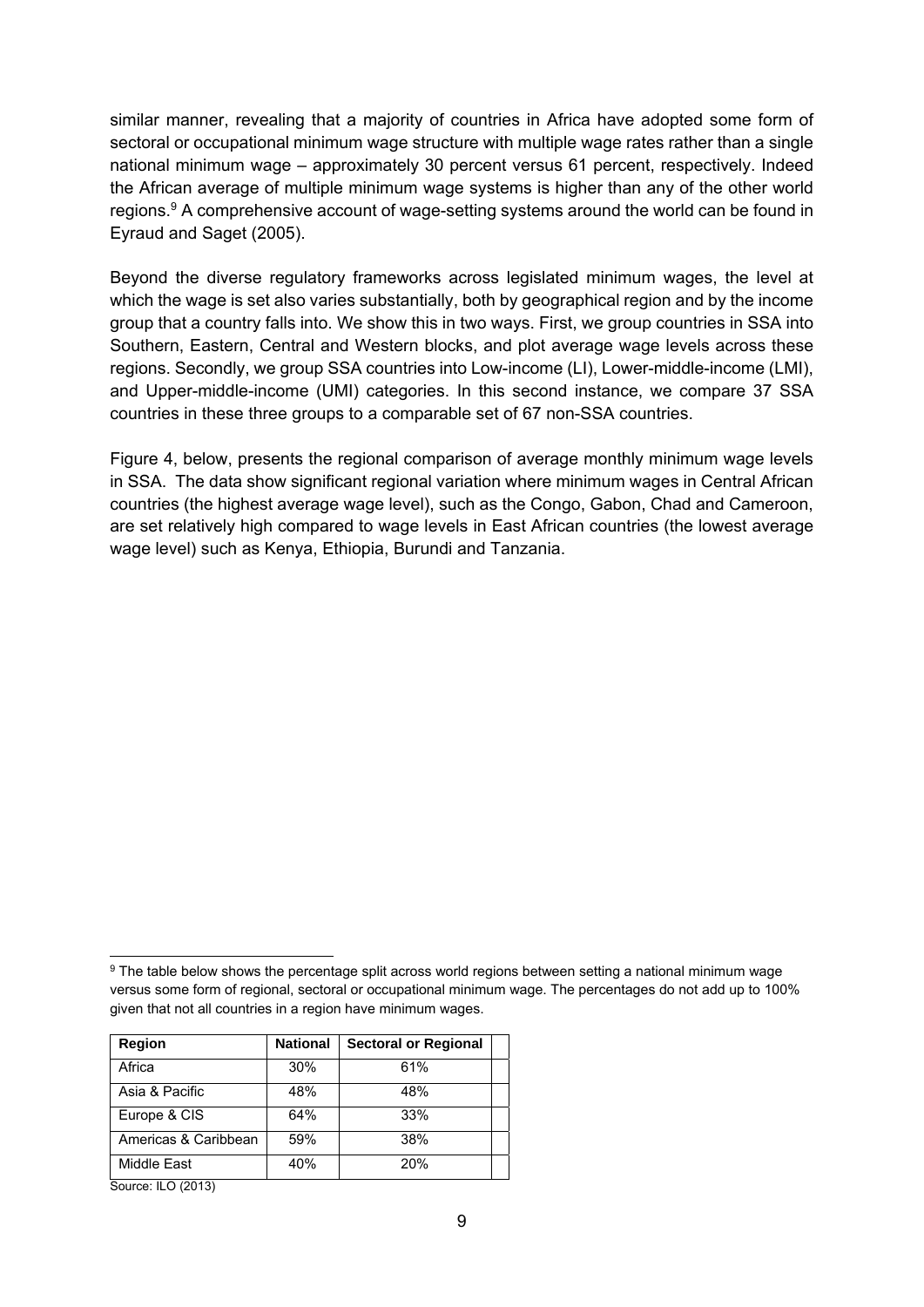

**Figure 4: Monthly Minimum Wage Levels, By African Sub-Region (US\$ PPP)** 

However, there are of course a variety of underlying factors that may be driving the observed differences. One such driver may be a country's level aggregate income. Whilst we are interested in how minimum wage levels differ by country income across SSA, it would be important to determine how these levels compare with non-SSA countries in the same income group. Figure 5, below, presents average minimum wage levels by income group, for both SSA and non-SSA countries.





Sources: ILO global wage database, World Bank WDI

Notes: LI-Low Income, LMI-Lower Middle Income, UMI-Upper Middle Income

Sources: ILO global wage database, World Bank WDI Note: Sample based on 35 economies, where the latest available data for each country was utilised.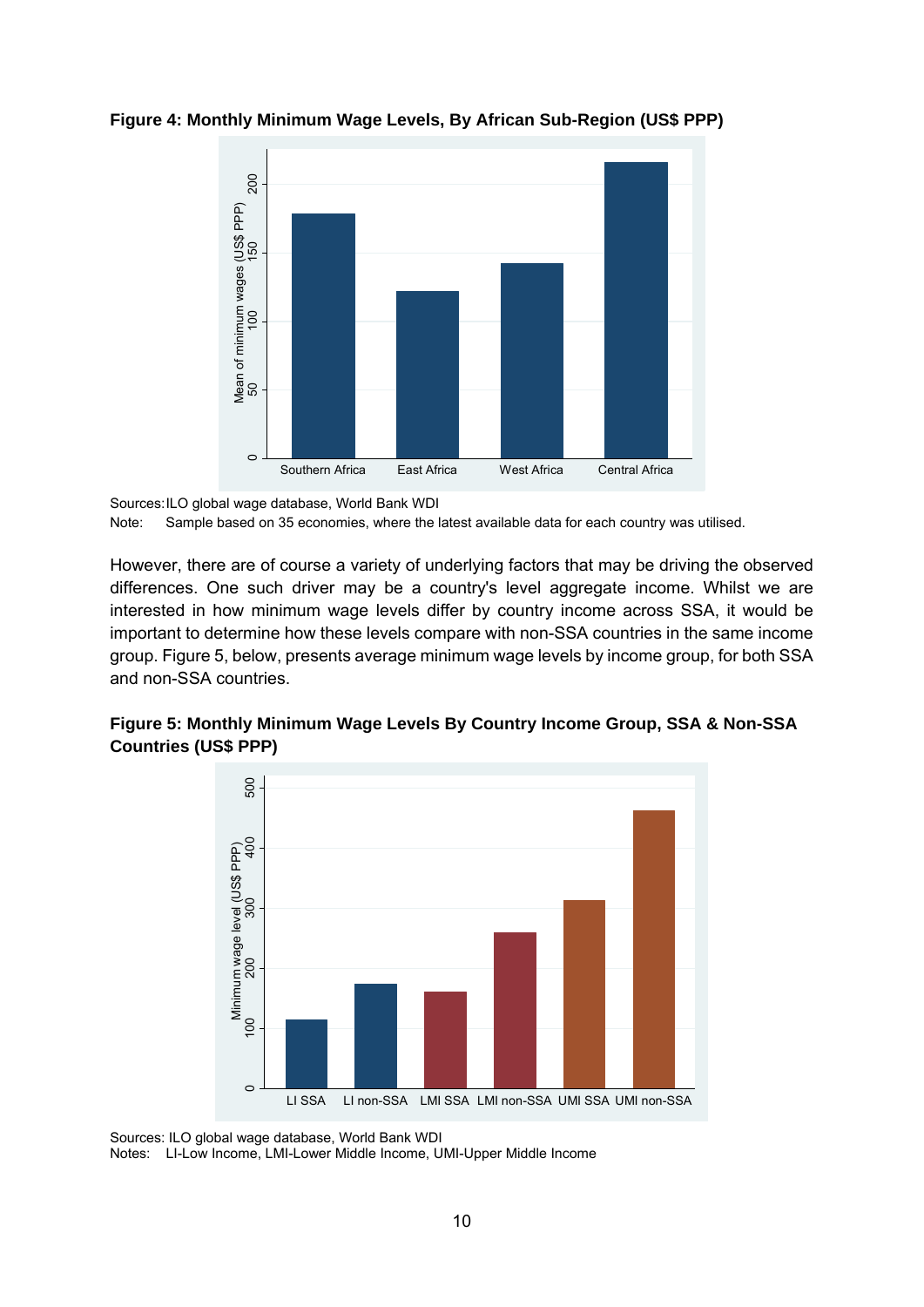The figure reveals substantial differences both across the three country income groups within SSA, and within each income group compared to non-SSA countries. As expected, minimum wage levels are positively correlated with GNI per capita levels. In particular for LICs in Africa with a GNI per capita of US\$ 1,045 and below, mean minimum wages stood at \$119. This increases by 19 percent to \$142 for lower middle income economies, and then further by 218 percent to \$366 for upper middle income African economies. Hence higher income economies, report higher average minimum wage levels in US dollar PPP terms. This relationship is explored in further detail below. In addition though, our results suggest that minimum wage levels in SSA are, on average, lower than elsewhere in the world for countries in the same income group. However, it must be noted that in the LI group, our sample of non-SSA countries is limited to four economies, while in the UMI group, our sample of SSA countries is limited to five countries. In the LMI category, the difference in minimum wage levels is large and significant at the 5 percent level.

In order to advance this notion of the potential relationship between country income levels and minimum wage levels, we produce two more figures (6a and 6b), below. The figures plot levels of GDP per capita against the level of minimum wages, for the same group of SSA and non-SSA countries used above.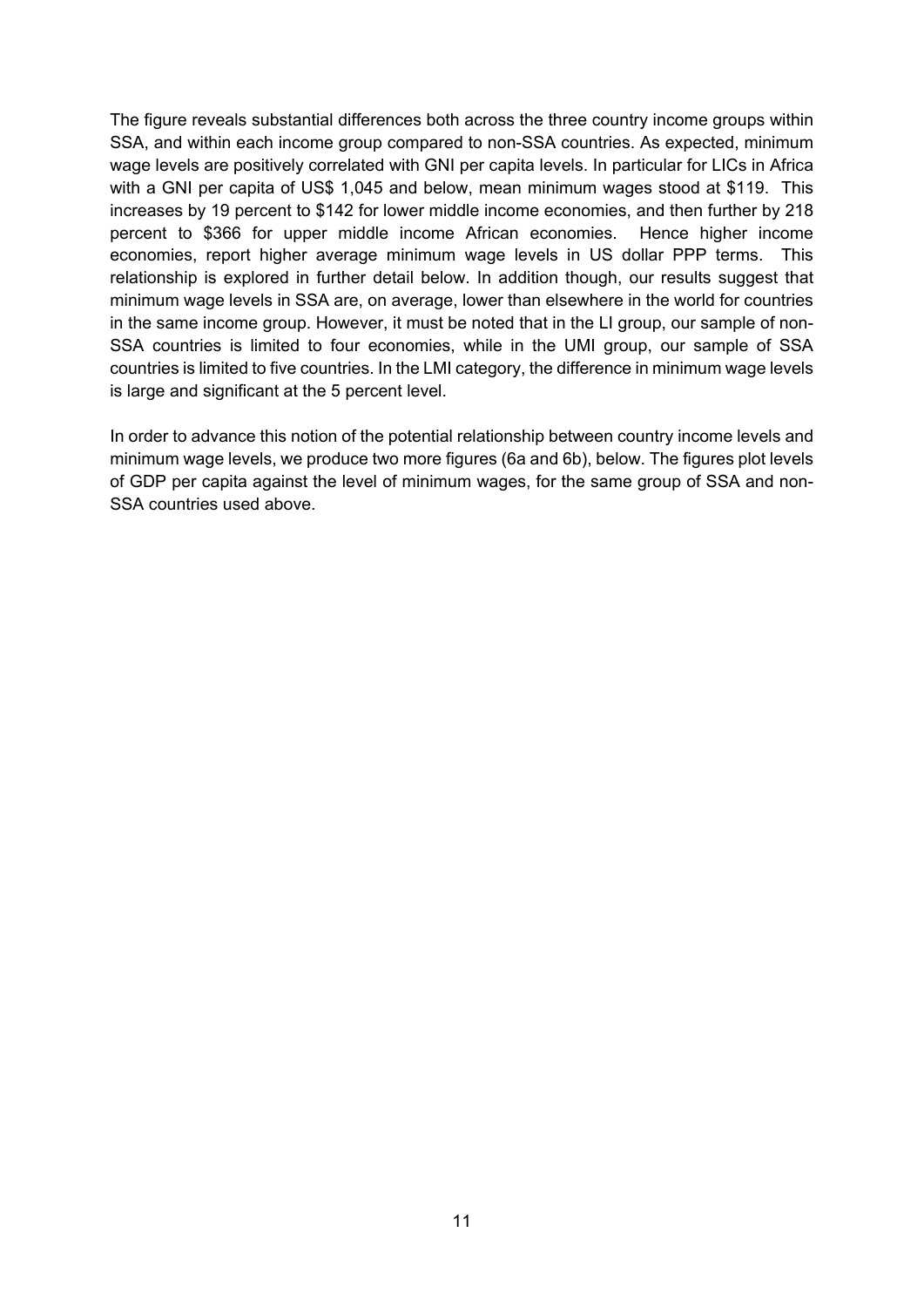

**Figure 6a: Monthly Minimum Wages and GDP Per Capita (US\$ PPP),Africa** 

Sources: ILO global wage database, World Bank WDI

Sample based on 37 African economies, where the latest available data for each country was utilised.





Sources: ILO global wage database, World Bank WDI<br>Note: Sample based on 67 non-SSA developing ed

Sample based on 67 non-SSA developing economies, where the latest available data for each country was utilised.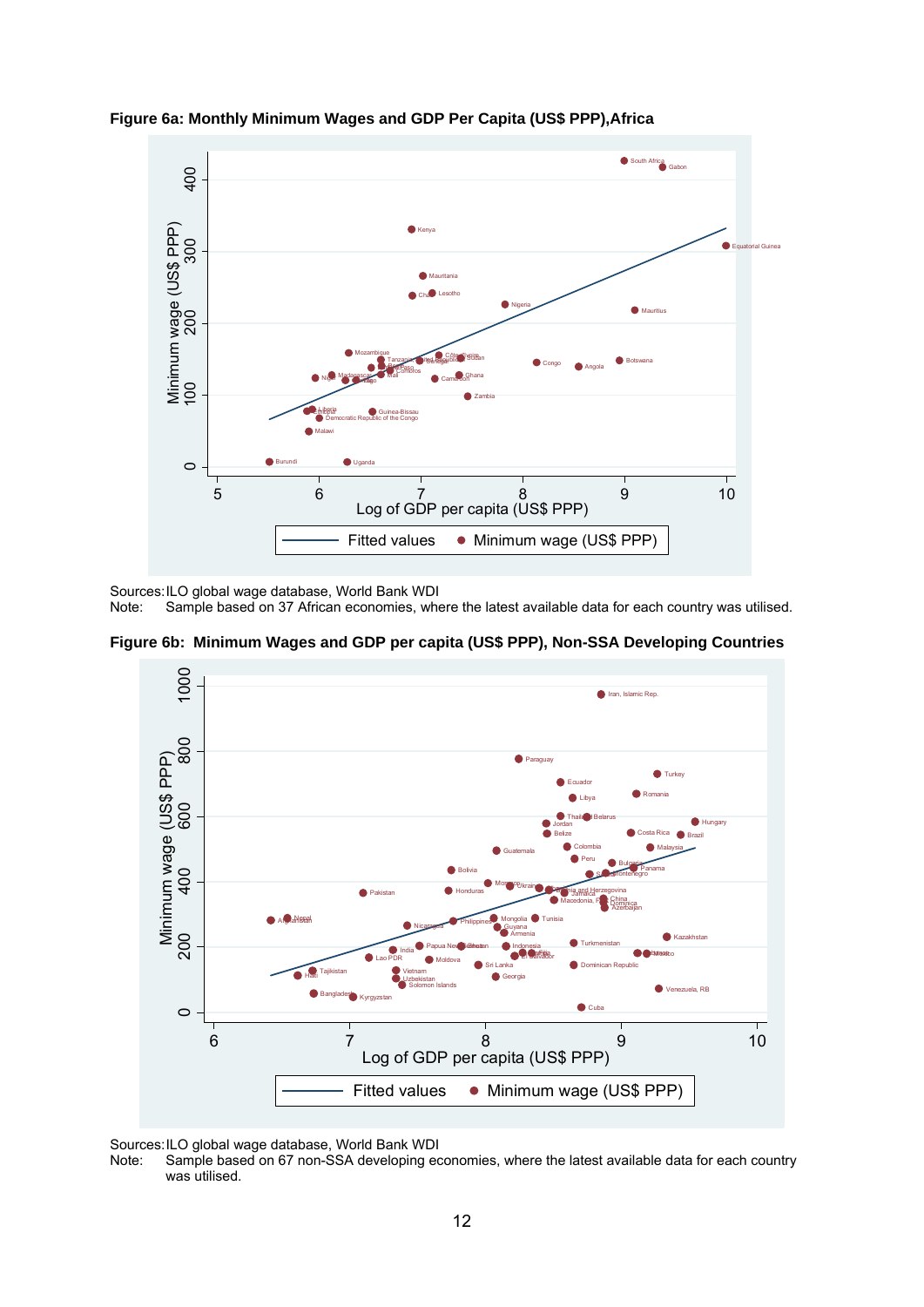We find a relationship between GDP and the level of the minimum wage that is not dissimilar to what has been found for the relation between the poverty line and levels of consumption by Ravallion et al. (2010). The latter of course have noted that based on cross-country evidence, the value of the national poverty line rises as average consumption levels rise across economies. Levels of economic development are thus positively related to the country-based poverty line. This relationship appears to hold for minimum wage levels. As we illustrate then for both a sample of African economies, and non-African developing countries, minimum wage levels are adjusted upwards along with the increases in GDP per capita.

Specifically, in Figure 6a, the coefficient for the underlying relationship between the log of GDP per capita and the minimum wage level in SSA is 59.42 (where the level of the minimum wage is on the y-axis). This relationship is similar but larger for the 67 non-SSA countries, presented in figure 6b, below, where the coefficient is 125.14. This suggests that across countries minimum wage levels in non-SSA countries are not only higher relative to levels of GDP compared to minimum wage levels in SSA countries, but also more responsive to increases in GDP relative to SSA countries.

In attempting to disaggregate minimum wage trends within SSA in greater detail, Table 1 below presents country-level data for 21 SSA countries. We focus on the average level of the minimum wage, the mean wage, and the Kaitz ratio (minimum-to-mean wage). The latter measure – the Kaitz ratio – gives an indication of how high the minimum wage is set relative to average wages.10 Table 1 reports the most recently available minimum wage rates, grouped according to country incomes. We convert all the data into current US\$ (PPP) for the sake of comparison. The first column of minimum wage rates again makes it clear that despite substantial variation across individual economies, there is a clear trend showing that minimum wage levels co-vary positively with country income group. The group mean and median for UMI countries is thus more than double those of LI countries. For example then, UMI economies such as Algeria, Gabon and South Africa, have legislated average minimum wage levels in excess of \$400 per month. Low income countries on the other hand, have promulgated minimum wage levels at \$6 and \$7 per month (Uganda and Burundi). 11 The country GDP and minimum wage correlation though, it must be emphasised, is an average effect. In economies such as Chad and Kenya, both low income countries, the minimum wage is 45 and 62 percent respectively, of the minimum wage in Algeria – the highest in the sample.

 $\overline{a}$ 

<sup>&</sup>lt;sup>10</sup> Ideally we would present median wages and use the median wage to calculate the Kaitz ratio, unfortunately, data on median wages for countries in SSA is rare and would limit our sample so as to make it nearly useless.<br><sup>11</sup> It should be noted that in the case of Uganda, the minimum wage has not been updated since 1984 and still

stands at 6,000 Ugandan Shillings.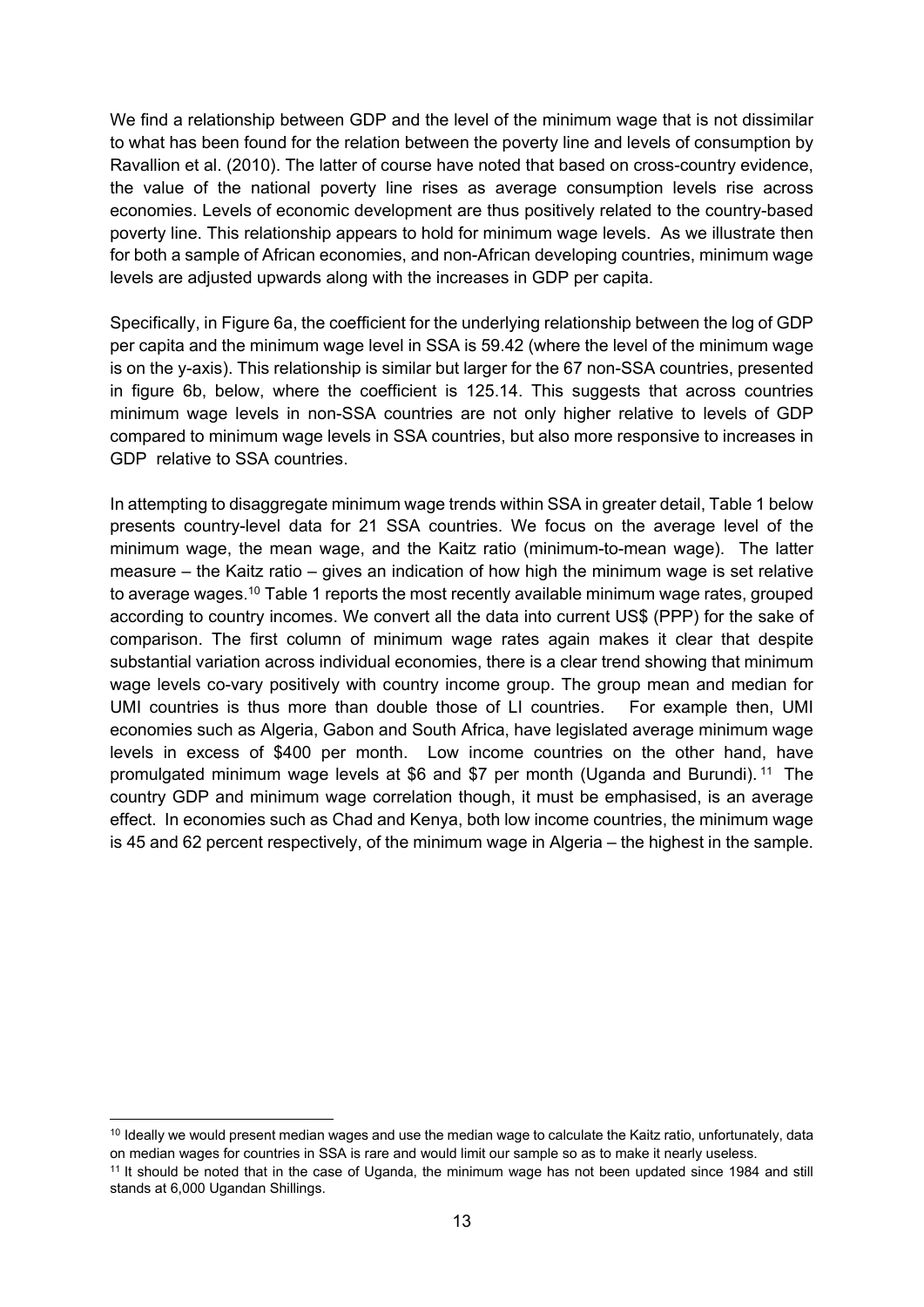| Country             | Minimum wage<br>(US\$ PPP)    | Mean wage<br>(US\$ PPP) | <b>Kaitz Ratio</b> |
|---------------------|-------------------------------|-------------------------|--------------------|
|                     | Low-income economies          |                         |                    |
| <b>Burkina Faso</b> | 138                           | 210                     | 0.66               |
| <b>Burundi</b>      | $\overline{7}$                | 256                     | 0.03               |
| Chad                | 239                           | 371                     | 0.64               |
| Congo, Dem. Rep     | 68                            | 53                      | 1.27               |
| <b>Ethiopia</b>     | 77                            | 175                     | 0.44               |
| Kenya               | 331                           | 979                     | 0.34               |
| <b>Madagascar</b>   | 128                           | 183                     | 0.7                |
| <b>Malawi</b>       | 49                            | 368                     | 0.13               |
| <b>Tanzania</b>     | 149                           | 624                     | 0.24               |
| Uganda              | 6                             | 464                     | 0.01               |
| Group mean          | 119                           | 368                     | 0.45               |
| Group median        | 103                           | 312                     | 0.39               |
|                     | Lower-middle-income economies |                         |                    |
| Congo, Rep.         | 145                           | 526                     | 0.28               |
| Ghana               | 128                           | 469                     | 0.27               |
| Lesotho             | 242                           | 377                     | 0.64               |
| Senegal             | 148                           | 983                     | 0.15               |
| <b>Swaziland</b>    | 94                            | 815                     | 0.12               |
| Zambia              | 98                            | 252                     | 0.39               |
| Group mean          | 142                           | 570                     | 0.31               |
| Group median        | 136                           | 497                     | 0.28               |
|                     | Upper-middle-income economies |                         |                    |
| <b>Algeria</b>      | 531                           | 1003                    | 0.53               |
| <b>Botswana</b>     | 148                           | 1287                    | 0.12               |
| Gabon               | 418                           | 2356                    | 0.18               |
| <b>Mauritius</b>    | 218                           | 1424                    | 0.15               |
| <b>South Africa</b> | 517                           | 1251                    | 0.41               |
| Group mean          | 366                           | 1464                    | 0.28               |
| Group median        | 418                           | 1287                    | 0.18               |
| <b>Total mean</b>   | 184                           | 657                     | 0.58               |
| <b>Total median</b> | 146                           | 467                     | 0.31               |

#### **Table 1: Monthly Minimum Wage Estimates: Sub-Saharan Africa**

Sources: ILO Global Wage database, World Bank WDI<br>Note: Sample based on 21 economies, where the late

Sample based on 21 economies, where the latest available data for each country was utilised. Wages are monthly and shown in current US\$ PPP.

The mean wage figures in column two again reveal the important cross country differences, even within the country groups. Hence, we see as expected, a variance in the mean wages by country – which is broadly consistent with the GNI per capita of the country under scrutiny. There remains within this data however, an interesting manner in which to measure the tendency of an economy, in a comparative sense, toward setting a higher minimum wage relative to other economies. One can think of this notion in the following manner: If the ratio of the minimum wage in country *i* to the highest minimum wage country, country *max*, is higher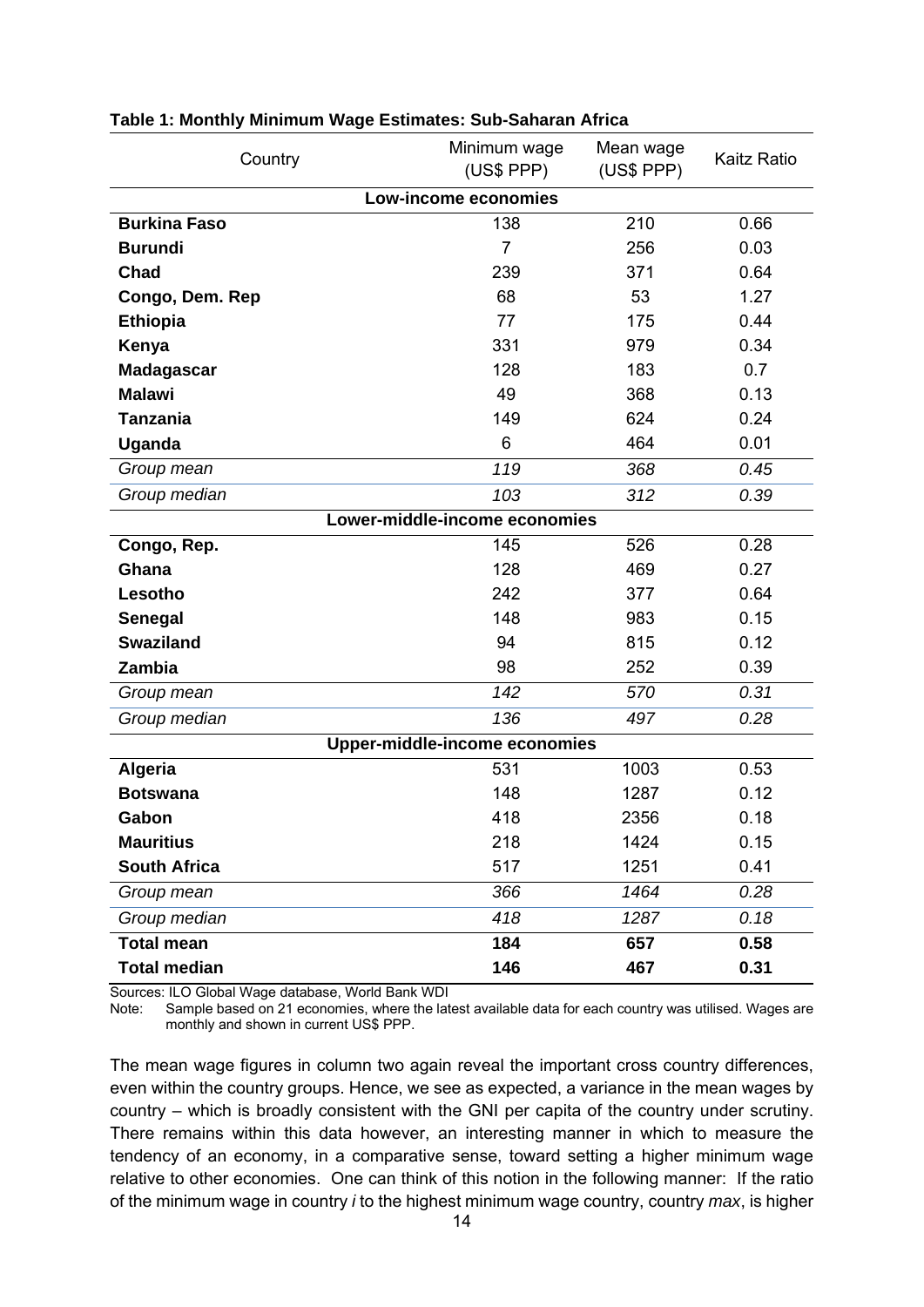than the ratio of the mean wage in country *i* to the highest mean wage country, country *max* – then this would reflect a relatively pro minimum wage policy environment, relative to other countries. Simply put we are measuring:

$$
Wp = \begin{bmatrix} \frac{W_l^m}{W_{max}^m} \\ \frac{W_l^{\mu}}{W_{max}^{\mu}} \end{bmatrix}
$$

where if W<sub>p</sub> is >1 it reflects a relatively pro minimum wage policy environment compared to other economies, whereas for W*p*<1, we suggest a minimum wage policy environment which is relatively benign. An example from the data: Chad's minimum wage mean is 45 percent of the region's maximum minimum wage. Yet, its mean wage nationally, is only 16 percent of the region's maximum mean wage. This suggests a relatively aggressive minimum wage policy in Chad, when compared with its mean regional wage differential. Put differently, Chad's W*<sup>p</sup>* value is 2.85. In the diagram below then, we provide estimates of W*p* for our sample of African economies. The variance in the degree to which economies across the continent are either aggressive or benign minimum wage setters, is notable.



**Figure 7: Degree of Relative Minimum Wage Policy Bias, By Country** 

Notes: 1. Sample based on 21 economies, where the latest available data for each country was utilised.

The data suggest on average that in Africa, there is a tendency toward a more aggressive minimum wage policy, as W*p* is on average 1.6, whilst it stands at 1.2 at the median. Put differently, the ratio of minimum wages in Africa to the maximum minimum wage on the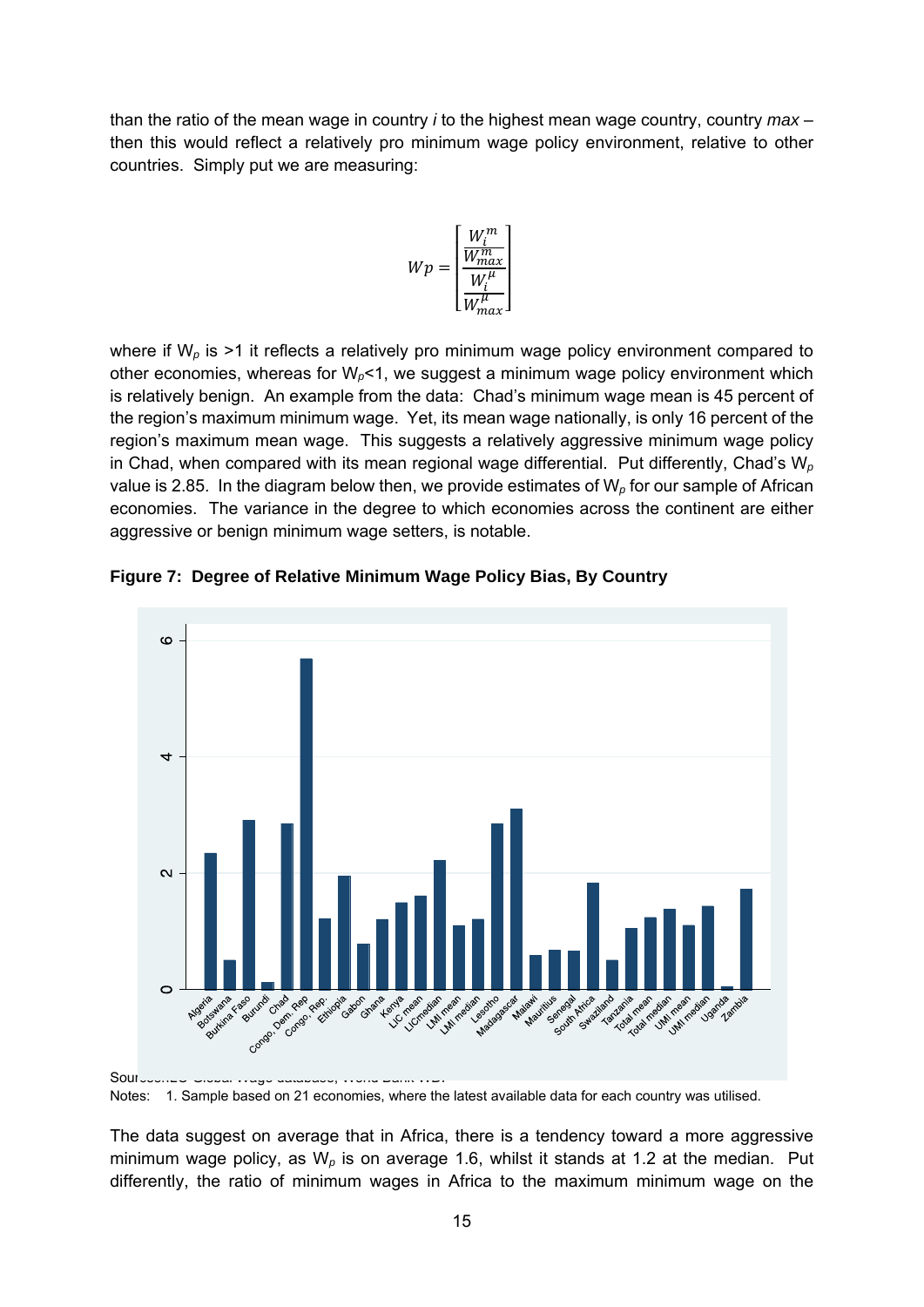continent, is greater than the similar ratio in relation to mean wages. Most notably, the LIC mean and median values are higher for both the LMI and UMI sample of countries. This would suggest that despite absolute minimum wage levels increasing with GNI per capita, low income African economies are relatively more aggressive in their minimum wage policy setting, when compared with their mean relative wages on the continent.

Reverting back to Table 1, we provide the more common measure in column three of the incountry measure of the extent to which the minimum wage has 'bite' – namely the Kaitz ratio. The ratio is simply that of the minimum wage to the mean wage.

The Kaitz ratio values range of 0.01 in Uganda to a value over 1.27 in Dem. Republic of Congo. The African mean is instructive and of use in and of itself: Hence for the African region, the mean Kaitz ratio for the group is 0.58 and the median for the group is 0.31. This ratio though, varies by income classification. Hence, whilst the Kaitz is 0.28 at the mean for UMI African economies, it is 0.31 for LMI economies, and 0.87 for LICs. Hence, we observe substantially higher ratios for LI countries, where the group median is 0.16 points above the median for LMI countries in the region, and 0.26 points above the UMI median. Importantly, this result holds, at lower ratios though. Simply put – low income African countries are setting higher minimum wages relative to their domestic mean wages, compared with both UMI and LMI economies in the region.

Ultimately then, the cross-country evidence on minimum wages in Sub-Saharan Africa indicates firstly, that given the heterogeneous nature of minimum wage regimes adopted by African economies, East African economies, on average, set the lowest minimum wages, whilst Central African economies have the highest mean minimum wage levels. Secondly, minimum wage levels in Sub-Saharan Africa are in general lower than those in the rest of the developing world, when controlling for income level. Thirdly, the evidence illustrates a positive and linear relationship between GDP per capita and the level at which the minimum wage is set. Consistent with the positive country poverty line – GDP relationship, and in keeping with other developing countries then – African economies reveal an upward adjustment in the value of the minimum wage as the economies in the region grow and develop. Fourthly, when assessing the extent to which African governments may be more aggressive in setting minimum wages, our cross-country evidence indicates that there is a tendency towards aggressive minimum wage policy in Africa, with this being driven by low income economies. Finally, it is clear again, that when examining the Kaitz index, whilst African economies overall are setting minimum wages at just over half the mean wage, higher ratios are existent for low income countries on the continent.

#### **3.1. Variations in African Minimum Wage Schedules: A Country-Level Overview**

For the purposes of a cross-country and regional comparison, the above estimates have essentially aggregated across the different minimum wage schedules which may indeed exist within the respective economies. There is, however, much granularity and nuance which can and will be overlooked when presenting average minimum wage estimates by country. We return here then to a more detailed consideration of minimum wage schedules in Africa, focusing on seven economies, for which we have appropriate micro-data.

We have alluded to fact that many minimum wage systems in the region include a range of sectoral and occupational schedules, and it is these complex schedules that make a single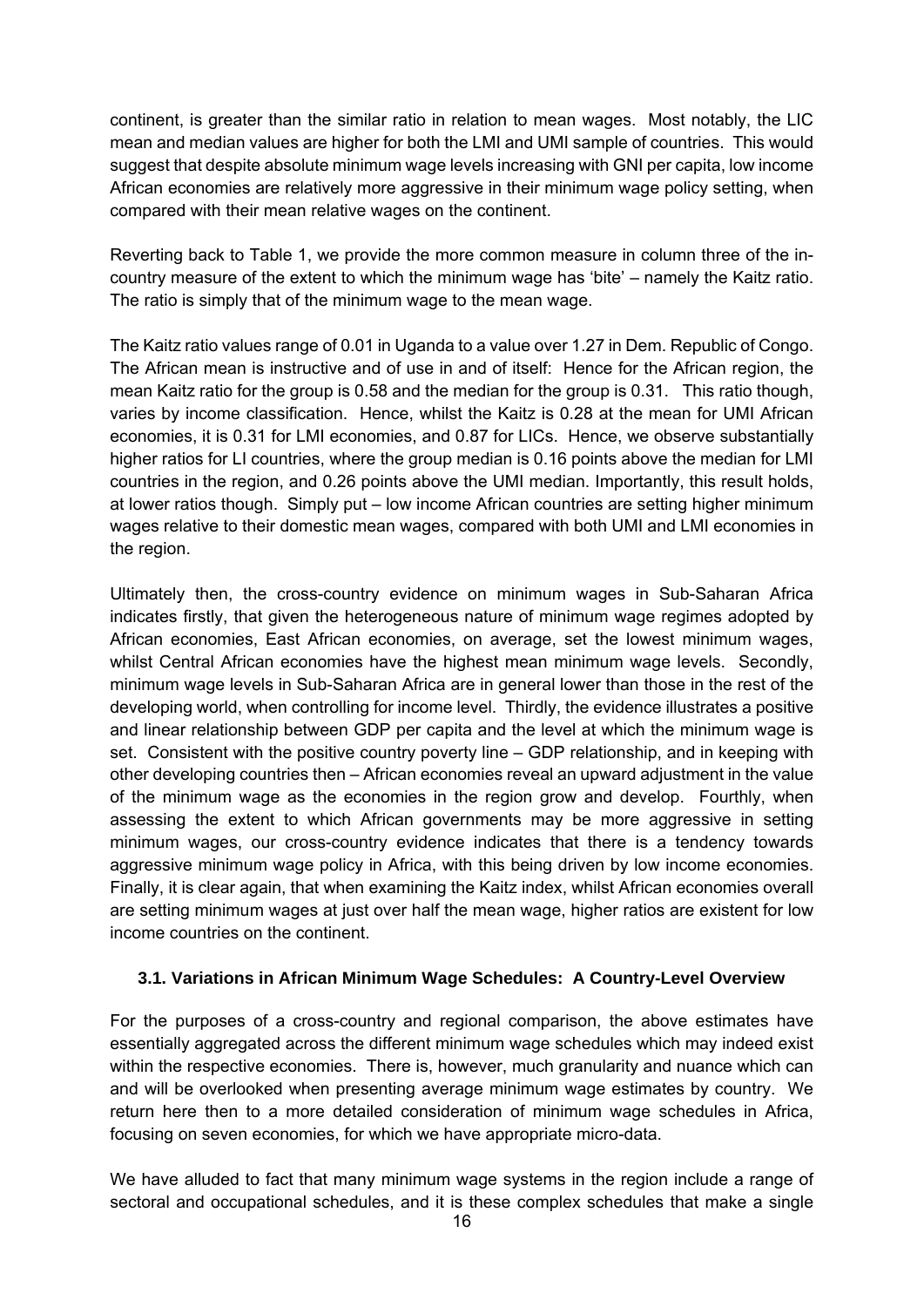figure appear blunt, as it masks substantial heterogeneity at a country level. As an example, the case of Kenya's minimum wage regime is instructive in terms of the potential complexity in minimum wage setting processes in Africa: Kenya has had an active minimum wage policy since it achieved independence in 1964. Minimum wages are set by Ministerial order following recommendations by a tripartite council and public consultation (ILO, 2014). The wage schedule that is produced is complex. Wages are set at different rates for agricultural and nonagricultural occupations, and within these categories there are geographical and occupational distinctions, each with a unique set of wages. Table A1 presents daily minimum wage rates for the agricultural sector, which is broken down into 10 categories according to the specific type of employee.12 Within the agricultural sector then, daily wages can range from 203 Kenyan Shillings for a general worker to 370 Kenyan Shillings for a lorry or car driver. Table A2 details monthly minimum wages for the non-agricultural sector, which is firstly disaggregated by geographic region into three categories: cities, municipalities and town councils, and other areas. Within each of these three geographical areas, then, wages are further delineated across 15 different employee types. Monthly minimum wages for non-agricultural workers range from 5,217-22,070 Kenyan Shillings. In total, Kenya has 55 separate minimum wage rates.

It is clear how the complexity of Kenya's wage determination system makes obtaining accurate aggregate estimates difficult. But it must be emphasised that Kenya is not an exception in this regard. South Africa's minimum wage schedule, for example, is even more complex for certain sectors and in total the country currently has 124 different minimum wage rates. In Table 2, below, we provide a brief overview of the number of minimum wage schedules for 12 countries in SSA. The data show that seven of the 12 countries in the sample yield 10 or more wage schedules, with South Africa an outlier in this sample. A differentiated, or complex wage schedule is potentially useful in that it can account for variations across worker skill levels, geographical regions, and sectors. This can be relevant in an unequal labour market such as South Africa's. Yet increasing levels of complexity also make wage-setting, as well as enforcement and compliance, more difficult. The ILO (2014) suggests that in general, the complexity of a wage schedule should be commensurate with the country's resource availability, where simpler wage schedules are more suitable if the resources dedicated to minimum wage systems are few. A complex schedule such as Kenya's certainly creates a more challenging set of rates to establish each year and enforce. Labour market regulations in several SSA countries would probably benefit from a re-assessment of current minimum wage systems in this regard, with a view toward greater simplification.

<sup>-</sup><sup>12</sup> Unskilled employee, Stockman herdsman and watchman, Skilled and semi-skilled employees, House servant or cook, Farm foreman, Farm clerk, Section foreman, Farm artisan, Tractor driver, Combined harvester driver, Lorry driver or car driver.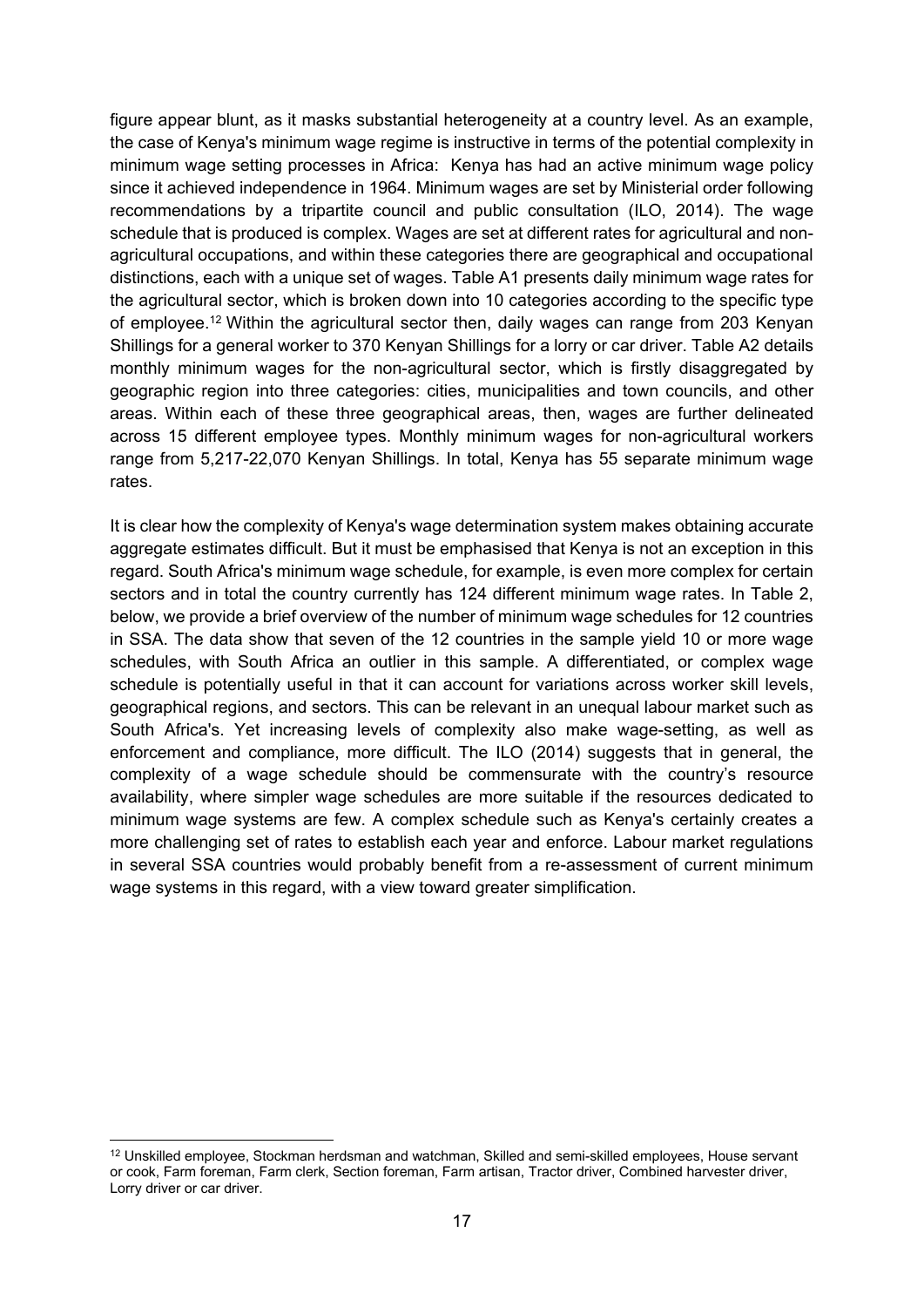| Country                  | Number of Wage Schedules |
|--------------------------|--------------------------|
| Uganda                   | 1                        |
| Mali                     | 1                        |
| Ghana                    | 1                        |
| Malawi                   | 1                        |
| Nigeria                  | 2                        |
| Botswana                 | 10                       |
| Zambia                   | 10                       |
| Tanzania                 | 29                       |
| Namibia                  | 32                       |
| Kenya                    | 55                       |
| Ethiopia (public sector) | 57                       |
| South Africa             | 124                      |
| Average                  | 27                       |

#### **Table 2: Number Minimum Wage Schedules, By African Country**

Source: ILO Databases (2012 and 2013)

Given the complexity of schedules it is useful to look beyond cross-country aggregates which, while useful, cannot provide a detailed picture or give any indication toward levels of compliance with the minimum wage laws. In order to look beyond the aggregates then, we make use of household survey data for seven SSA countries (South Africa, Uganda, Kenya, Zambia, Tanzania, Mali, and Namibia).

As Tables 2, A1 and A2 indicate, however, that there remain significant complexities within several of these country minimum wage systems. To deal with this for the countries with more than one minimum wage, we select and focus on two key sectors. The first, which we call the 'Lower Floor' is a low-paid, unskilled sector covered by a specific minimum wage (usually agriculture or 'general workers'), while the second is a higher-paid, medium-skilled sector (such as Retail trade or working as a Clerk) and we call this the 'Upper Floor'.13 This allows us to present the granularity of minimum wage schedules to some extent, while at the same time enabling us to estimate more accurate Kaitz ratios (for specific sectors) as well as exploring levels of compliance (see Section 3).

| Lower floor - Agriculture                     |
|-----------------------------------------------|
| Upper floor - Wholesale and Retail            |
| Lower floor - Agriculture                     |
| Upper floor - Employee Type [G], see table A2 |
| Lower floor - General worker                  |
| Upper floor - Clerks                          |
| Lower floor - Agriculture                     |
| Upper floor - Hospitality                     |
| Lower floor - General workers                 |
| Upper floor - Clerks                          |
|                                               |

 $\overline{a}$ <sup>13</sup> The specific sectors for each country are as follows: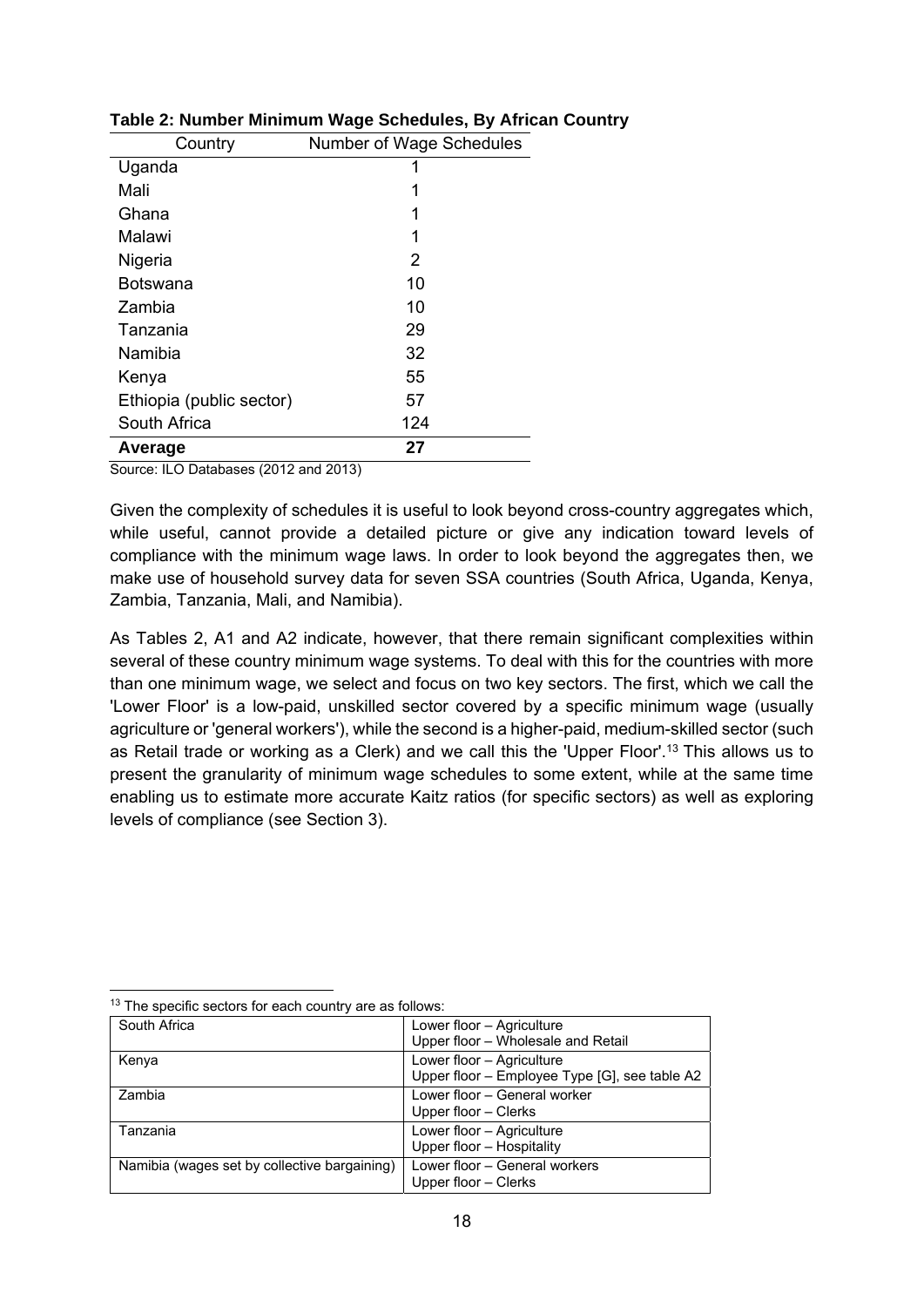To begin we use kernel densities to provide a basic picture of where the minimum wages are set relative to the wage distributions in each country.<sup>14</sup> Here we include all employed wageearners in the sample, regardless of occupation, sector, or whether they are covered by a minimum wage or not. The figures below show that in most cases the Upper (wage) Floor is set relatively high in the distribution, and usually in the upper half of the wage distribution.

 $\overline{a}$ <sup>14</sup> We only do this for six countries as the data for Mali are taken from Rani, U., Belser, P., Oelz, M., & Ranjbar, S. (2013). "Minimum wage coverage and compliance in developing countries", International Labour Review, 152(3- 4), 381-410.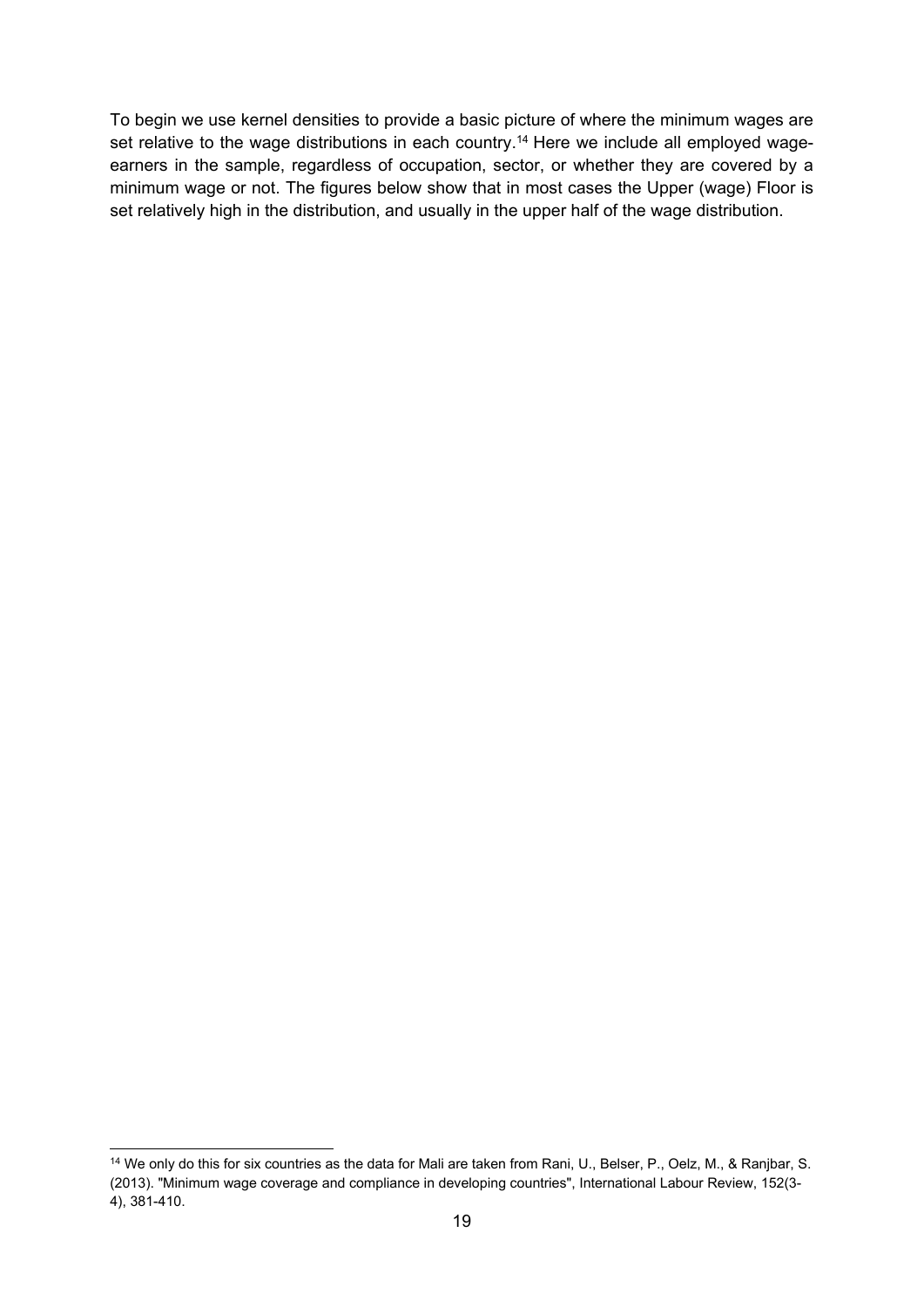



**Figure 7c: Distribution of Wages, South Africa Figure 7d: Distribution of Wages, Kenya** 





**Figure 7e: Distribution of Wages, Uganda Figure 7f: Distribution of Wages, Namibia** 



Source: South Africa, Labour Market Dynamics Study (2013); Kenya, Kenya Integrated Household Budget Survey (2005/06); Uganda, Uganda National Panel Survey (2012); Mali, Rani et al. (2013); Zambia, Living Conditions Monitoring Survey (2010); Tanzania, Integrated Labour Force Survey (2005/06); Namibia, Labour Force Survey (2012).

In all cases the distributional graphs indicate the lack of a 'spike' at either of the minimum wage schedules. This is interesting in two respects: Firstly, that unlike most of the developed country literature, this six-country sample of African economies shows no evidence of a spike in the



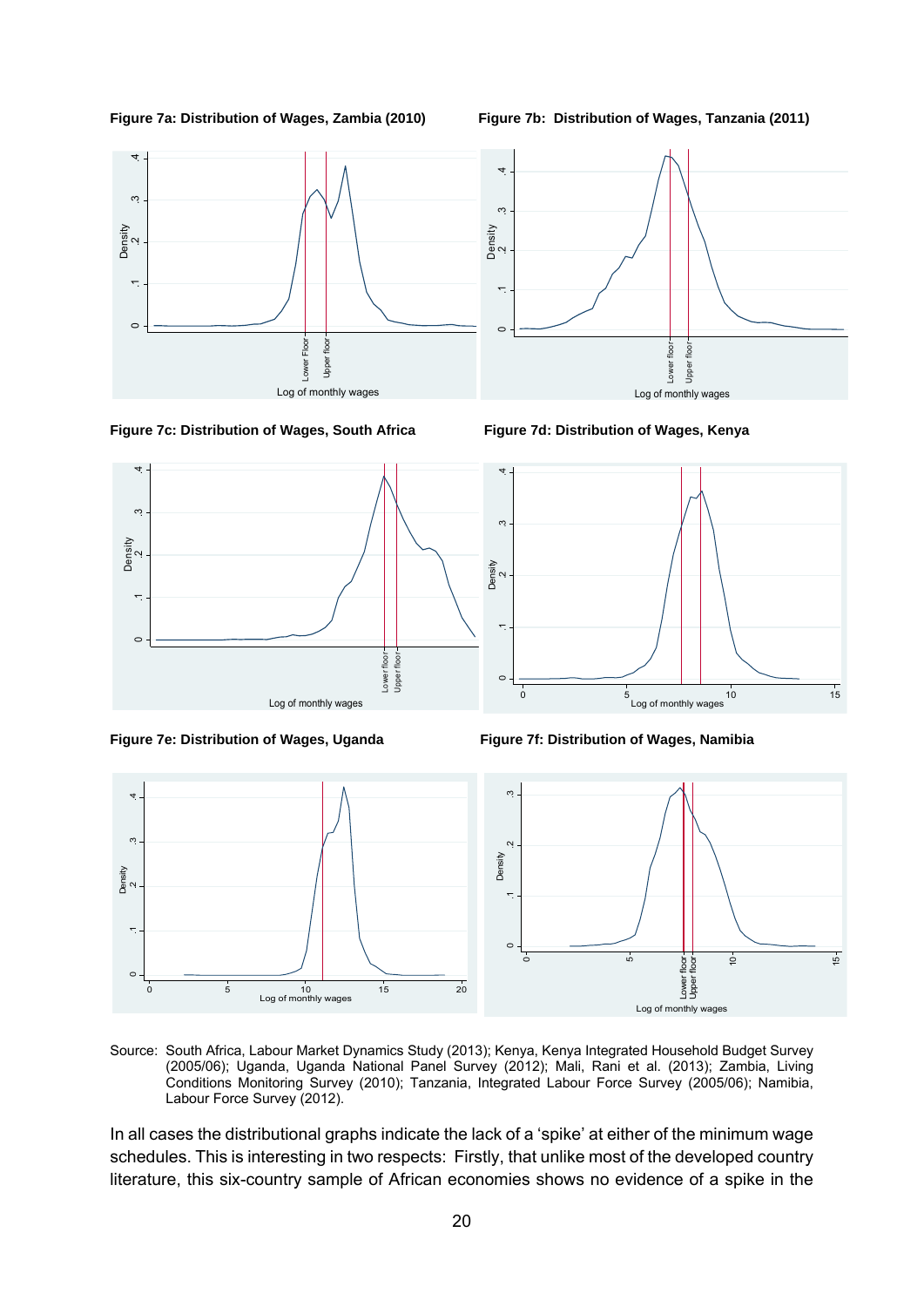wage distribution relevant to the level of the minimum. Secondly though, this lack of a spike is also consistent with fairly fat tails to the left of both minimum wage schedules. Put differently, there is a significant share of earners not adhering to the minimum wage. This incidence and deficit of non-compliance is taken up in the next section. Ultimately though, the notion of a subset of African economies displaying relatively high minimum wage levels which in turn coexist with a fair degree of independence from the country's self-same wage distribution, is a key result.

Table 3, below, in turn provides more detailed information on minimum wages for the six SSA countries in the figures above, as well as for Mali. In two of the seven countries in the table, there are single national minimum wages (Mali and Uganda), while in the other five there are detailed sectoral and occupational wage schedules. As noted above, for each of these five countries we select a lower and upper wage floor and identify the employees covered by these sectoral wage levels. For the two countries with a single national minimum wage, we simply include all workers classified as wage-earning employees in our analysis. The table provides an overview of wage levels, minimum wage levels, coverage, and we also draw attention to the difference between the level of the lower and upper floor, where applicable. What emerges firstly and most obviously, is the within-country variation in minimum wage levels.

Among the seven countries profiled in Table 3, and across the lower and upper floors in the same country, large variations are apparent both in the level of legislated minimum wages as well in mean and median earnings. Column five shows that minimum wage levels differ substantially across the lower and upper floor categories within the same country, with wages for workers in Lower Floor, or unskilled categories, set at 54 percent of wage levels for Upper Floor categories, on average. While the heterogeneity in minimum wage levels makes for a complex wage schedule, it also appears to be reflective of the substantial inter-sectoral wage inequality, which is evident in the differences in average wages for the same country. It is also worth noting the large difference between the mean and median earnings across any one category of workers, who are assigned here to a lower or upper floor. These estimates are suggestive of high levels of intra-sector wage inequality – where mean wages are significantly larger than median wages. On average across the group of countries mean wages (US\$457) are 55 percent higher than median wages (US\$251).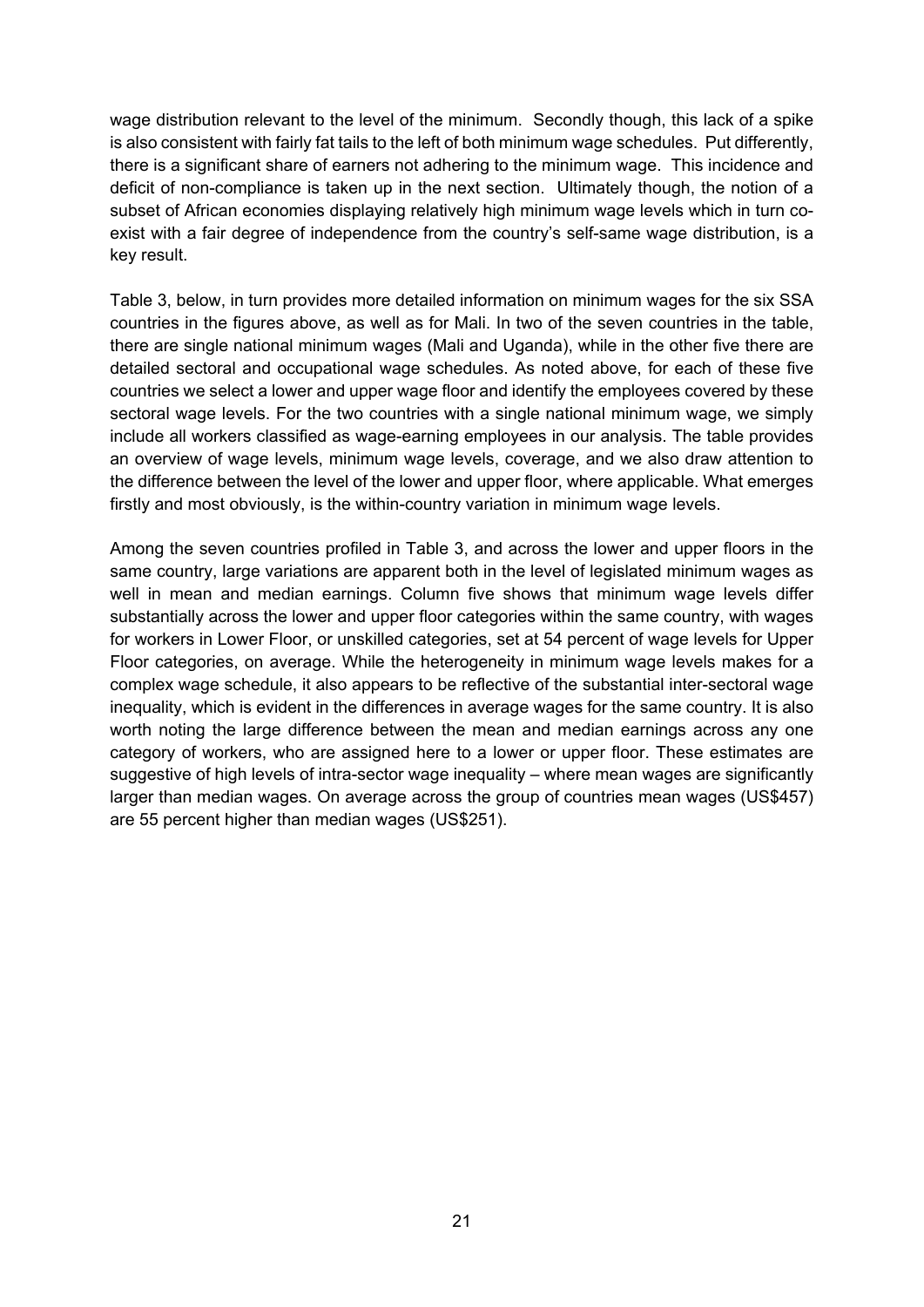| <b>Countries</b>    | <b>Sector</b>      | % of total<br>employees | <b>Minimum</b><br>Wage<br>(US\$<br>PPP) | Lower<br>/Upper<br>floor | Mean<br>Wage | <b>Median</b><br>Wage |
|---------------------|--------------------|-------------------------|-----------------------------------------|--------------------------|--------------|-----------------------|
| South Africa (2013) | Lower Floor        | 4%                      | 441                                     | 0.65                     | 558          | 329                   |
|                     | <b>Upper Floor</b> | 13%                     | 680                                     |                          | 1475         | 526                   |
| Kenya (2005)        | Lower Floor        | 7%                      | 116                                     | 0.44                     | 146          | 96                    |
|                     | <b>Upper Floor</b> | 2%                      | 264                                     |                          | 470          | 353                   |
| Zambia (2010)       | Lower Floor        |                         | 69                                      | 0.38                     | 124          | 78                    |
|                     | <b>Upper Floor</b> | 7%                      | 185                                     |                          | 417          | 284                   |
| Tanzania (2007)     | Lower Floor        | 61%                     | 162                                     |                          | 100          | 52                    |
|                     | <b>Upper Floor</b> | 2%                      | 274                                     | 0.59                     | 190          | 87                    |
| Namibia (2012)      | Lower Floor        |                         | 388                                     |                          | 257          | 174                   |
|                     | <b>Upper Floor</b> | 4%                      | 615                                     | 0.63                     | 1057         | 677                   |
| Uganda (2012)       | National           | 100%                    | 65                                      | n/a                      | 227          | 107                   |
| Mali (2013)***      | National           | 100%                    | 132                                     | n/a                      |              |                       |
| Mean                |                    | 0.3                     | 283                                     | 0.54                     | 457          | 251                   |

#### **Table 3: Monthly Minimum Wages (US\$ PPP) In Seven African Economies**

Sources: South Africa, Labour Market Dynamics Study (2013); Kenya, Kenya Integrated Household Budget Survey (2005/06); Uganda, Uganda National Panel Survey (2012); Mali, Rani et al. (2013); Zambia, Living Conditions Monitoring Survey (2010); Tanzania, Integrated Labour Force Survey (2005/06); Namibia, Labour Force Survey (2012).

Notes: 1. Figures only include those classified in household surveys as being wage-earning employees. 2. The Ugandan minimum wage has not been updated since 1984, thus we take the 1984 rate and adjust for inflation to obtain a comparable 2012 figure.

3. The data from Mali is taken from Rani et al. (2013) and we are unable to calculate mean or median wages.

4. Wages are in current monthly US\$ PPP.

Importantly though, the data reveal an important characteristic of minimum wage setting in Africa – namely that in general these sectoral wages, given their specific targeting – will not cover a large share of workers. Apart from Uganda and Mali, where a national minimum wage exists then, coverage of most sectoral minimum wages is fairly low. In the pursuit of higher wages for vulnerable workers then, it is possible that many African economies do not end up covering a large share of the wage employed.

To go beyond focusing on the variation in wages and wage levels, we examine the Kaitz ratios using both mean and median wages, for workers in the Lower and Upper Floor categories. These ratios give an indication of how high minimum wages are set relative to average wages within in each category, and also provide suggestive evidence regarding compliance, which we take up in more detail shortly.

Figure 8, below, presents the Kaitz ratios for mean wages across categories and for each country. The ratios vary widely across countries, as well as across the Lower and Upper categories. In Namibia, for example, for workers in the Lower Floor category ('general workers'), the minimum wage is set at 1.5 times the mean wage, while in Zambia this figure is 0.5.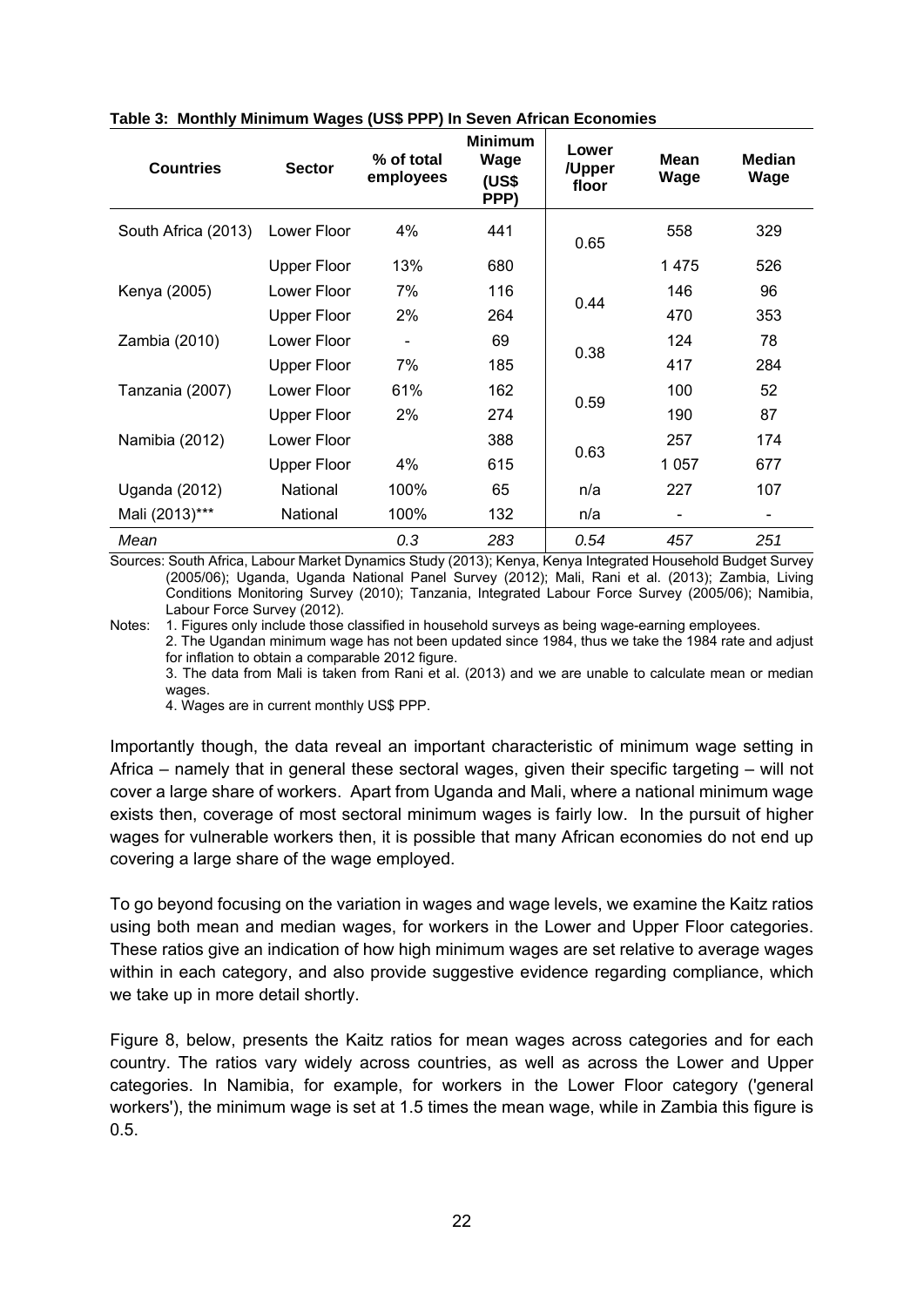

**Figure 8: Ratio of Minimum to Mean Wages, Seven African Economies** 

Source: Authors' calculations.

Overall, however, the average ratio is 0.93 among lower floor workers and 0.63 among upper floor workers. As a point of comparison the average levels of minimum-to-mean wages for nine LMI countries outside of SSA<sup>15</sup> presented in Rani et al. (2014), were 54 percent.

Figure 9 presents the Kaitz ratio using median instead of mean wages, and the different results are stark, as Table 3 suggested. The ratios are significantly higher, with the average figures above 1 and the black dotted line makes this clear. Again comparing these estimates against the sample of non-SSA countries from Rani et al. (2013), where the average ratio is 0.76, shows that indeed the figures are high.





Source: Authors' calculations.

<sup>-</sup>15 Brazil, Costa Rica, India, Indonesia, Mexico, Philippines, Peru, Turkey, Viet Nam.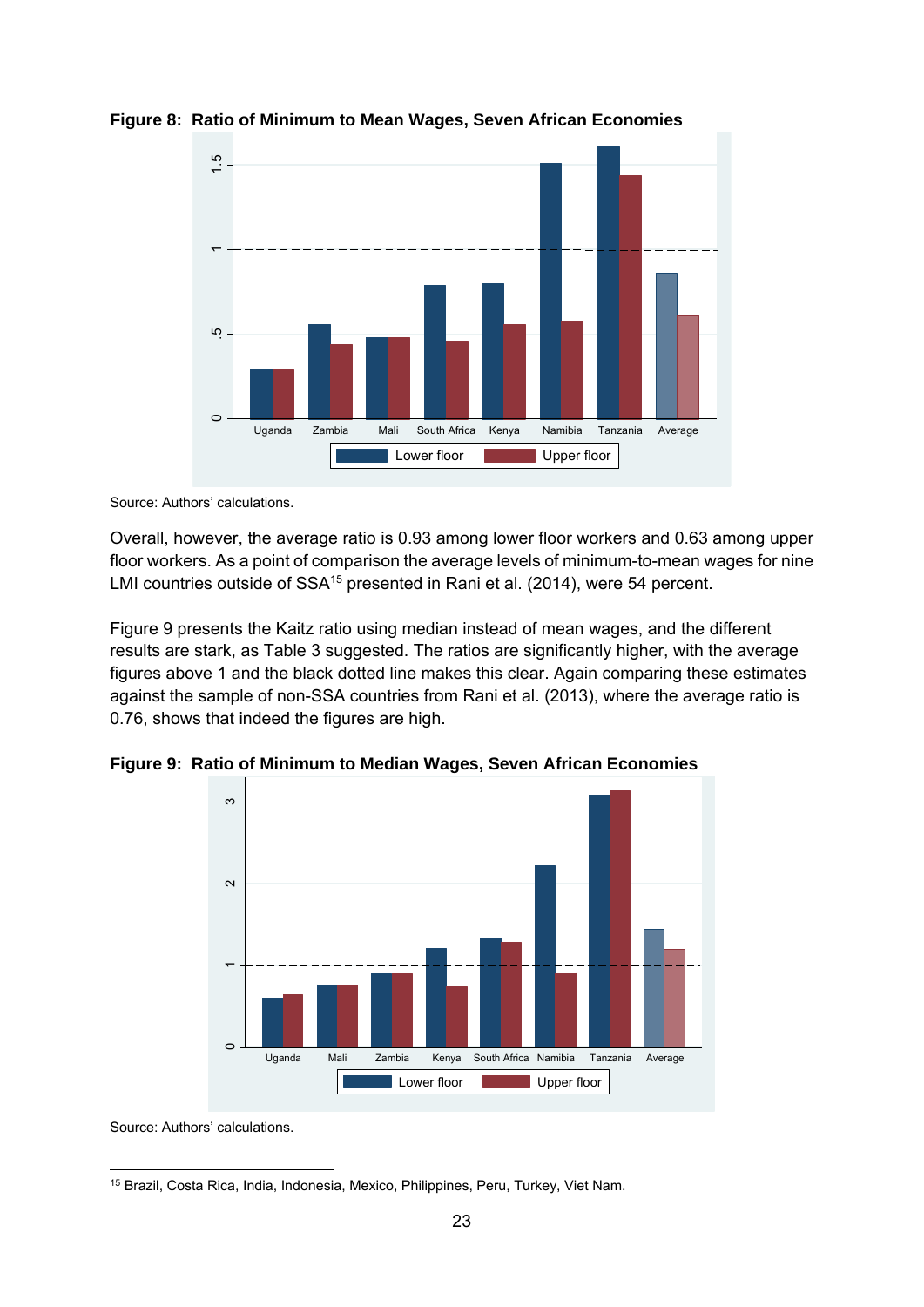Overall then, the Kaitz estimates for the SSA region highlight two main aspects of minimum wages: Firstly, the country-specific nature of minimum wage frameworks, mean that the level at which wages are set, and the relation of this level to average wages for that covered group is relevant. Secondly, given that we are only focusing on covered workers in the two figures above, the data show that minimum wages are set high relative to average wages, and are suggestive of significant non-compliance. This leads us to explore levels of noncompliance in more detail.

#### **4. MINIMUM WAGE COMPLIANCE IN SUB-SAHARAN AFRICA**

While the Kaitz ratios presented above are indicative of widespread non-compliance with minimum wage laws, a more robust method is required to investigate further. We apply an Index of Violation16 from Bhorat, Kanbur and Mayet (2012) to calculate the level and depth of non-compliance, which provides a more comprehensive picture. To do this we combine the Lower and Upper Floor categories presented above where applicable, and we compare the resulting estimates with those of Rani et al. (2013). The Index of Violation allows us to calculate the level of non-compliance, or  $V^0$ , which is simply the percentage of workers who earn below the minimum wage that applies to them. It also allows us to go beyond this to calculate the depth of this non-compliance, or  $V^1$ , which measures how far below the minimum wage these workers earn, on average.

The data in Figure 10 clearly show that for most countries in the SSA region, for the sectors we include, non-compliance is widespread. On average, 58 percent of workers earn below the minimum wage legislated for them. This is compared to an average of 30 percent for the non-SSA countries in the figure. This relationship holds for the mean and median, despite outlier economies such as Tanzania. The figure also highlights the cross-country differences in levels of non-compliance. In Zambia, approximately 36 percent of workers earn sub-minimum wages, while this rises to 80 percent in Tanzania. These numbers reinforce the picture provided by the Kaitz ratios above, where minimum wage rates were shown to be set high relative to average wages.

$$
V(\alpha) = \int_0^{W^m} \left[\frac{W^m - W_i}{W^m}\right]^{\alpha} f(w),
$$

<sup>-</sup><sup>16</sup> If we consider a distribution of wages F(w), where the density function is f(w) and the minimum wage is  $W^m$ , then an Index of Violation can be calculated as follows:

where  $W_i$  are individual wages and α is the 'violation aversion' parameter such that when:  $\alpha = 0$ ,  $V(\alpha)$  measures the percentage of workers below the minimum; when  $\alpha = 1$ ,  $V(\alpha)$  measures the average gap between  $W^m$ ; and when  $\alpha$  = 2, V( $\alpha$ ) is the squared violation gap. This index allows us to calculate a family of measures which capture both absolute ( $V_0$ ) and relative ( $V_1$ ,  $V_2$ ) levels of non-compliance.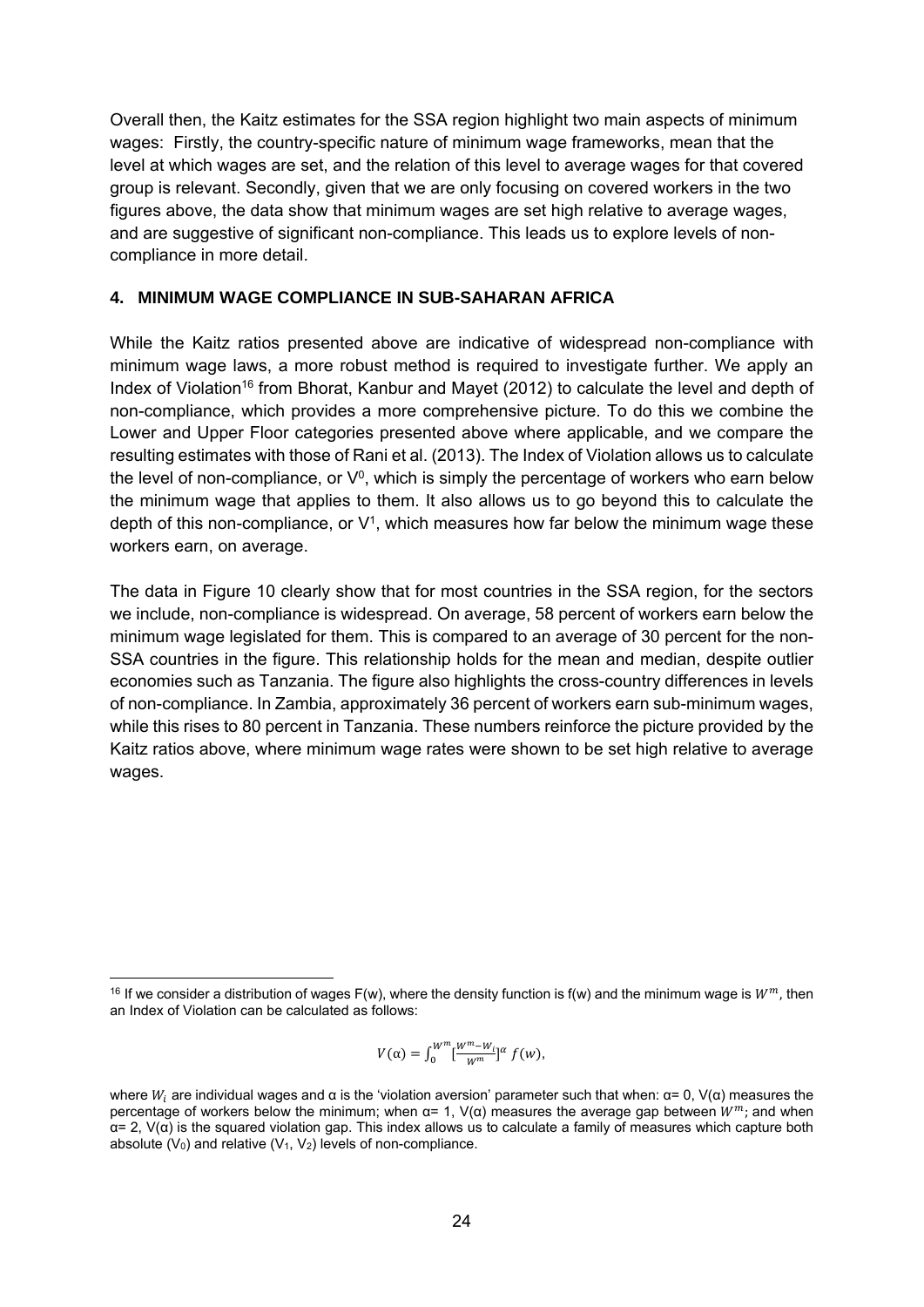

Figure 10: Average Compliance Rates (V<sup>0</sup>), African and Developing Country  **Comparison** 

Source: Authors' calculations, and Rani et al. (2013)

Figure 11 moves beyond the level of compliance to explore how far below the minimum wage workers are, on average. This gives a more nuanced picture of non-compliance and how severe non-compliance levels are, when examining the average distance below the minimum wage that workers are earning.





Source: Authors' calculations, and Rani et al. (2013)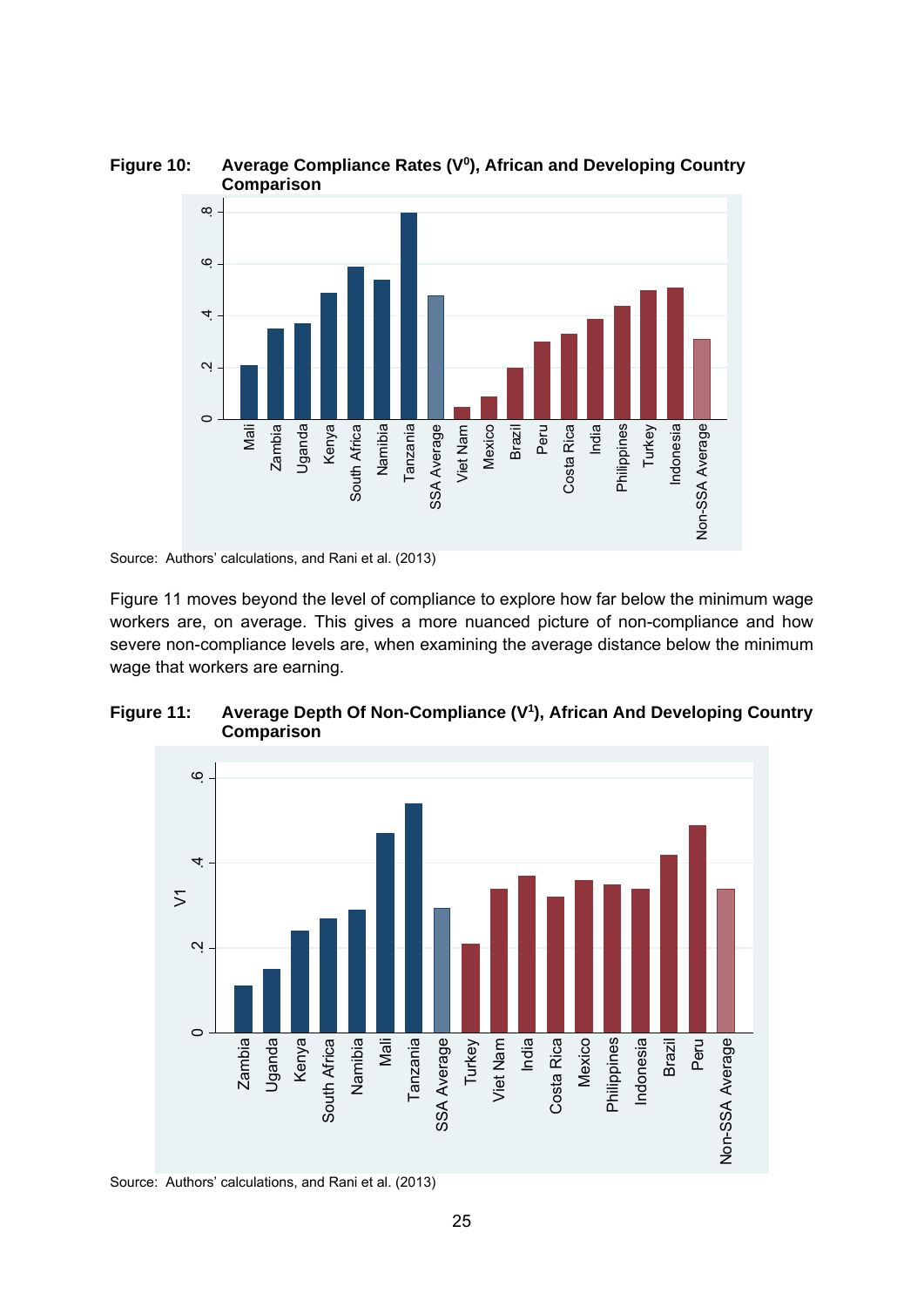The results suggest an interesting switch: whilst non-compliance levels were higher in the African sample of economies, relative levels of non-compliance are in fact higher in the non-African sample. Hence, our estimates show that the SSA regional average  $V<sup>1</sup>$  estimate stands at 0.30, whilst the corresponding figure for the non-SSA countries is 0.35. This suggests, at least on the basis of this sub-sample of developing countries, that whilst Africa yields to higher levels of non-compliance than other developing countries – there is a greater disadvantage in non-African economies for workers who are earning below the minimum wage. Put simply, absolute levels of non-compliance are higher in Africa, whilst relative levels of non-compliance are higher in non-African developing countries.

The literature on minimum wage compliance does suggest that one of the factors significant in determining levels of absolute and relative compliance, is the extent to which the minimum wage may be set at a value which employers find difficult to comply with. Hence, should the Kaitz index rise, employers may be more likely, *ceteris paribus,* to violate the law. Indeed, employees may be willing to collude in this decision, as will the authorities be more likely to turn a blind eye. Ultimately though, this relationship can be tested, through examining the correlation between our violation indices,  $V^0$  and  $V^1$ , and the Kaitz index.



**Figure 12: Kaitz Ratio (Minimum-to-Mean) and V0**

Figure 12 above, makes it plain that for the sample of African and developing countries, V<sup>o</sup> and the Kaitz index are positively correlated: Higher levels of a minimum wage relative to the country mean will indeed be associated with higher levels of non-compliance. When the sample is confined to African countries only  $-$  too small here to be visually striking  $-$  the correlation coefficient is equally compelling at 0.77. This relationship in addition is replicated for *V1* – relative non-compliance. Here, the African and non-African samples reveal divergent results. For the non-African sample, the relationship between the Kaitz ratio and  $V^1$  is negative, suggesting that higher levels of a minimum wage relative to mean wages are correlated with

Source: Authors' calculations, and Rani et al. (2013)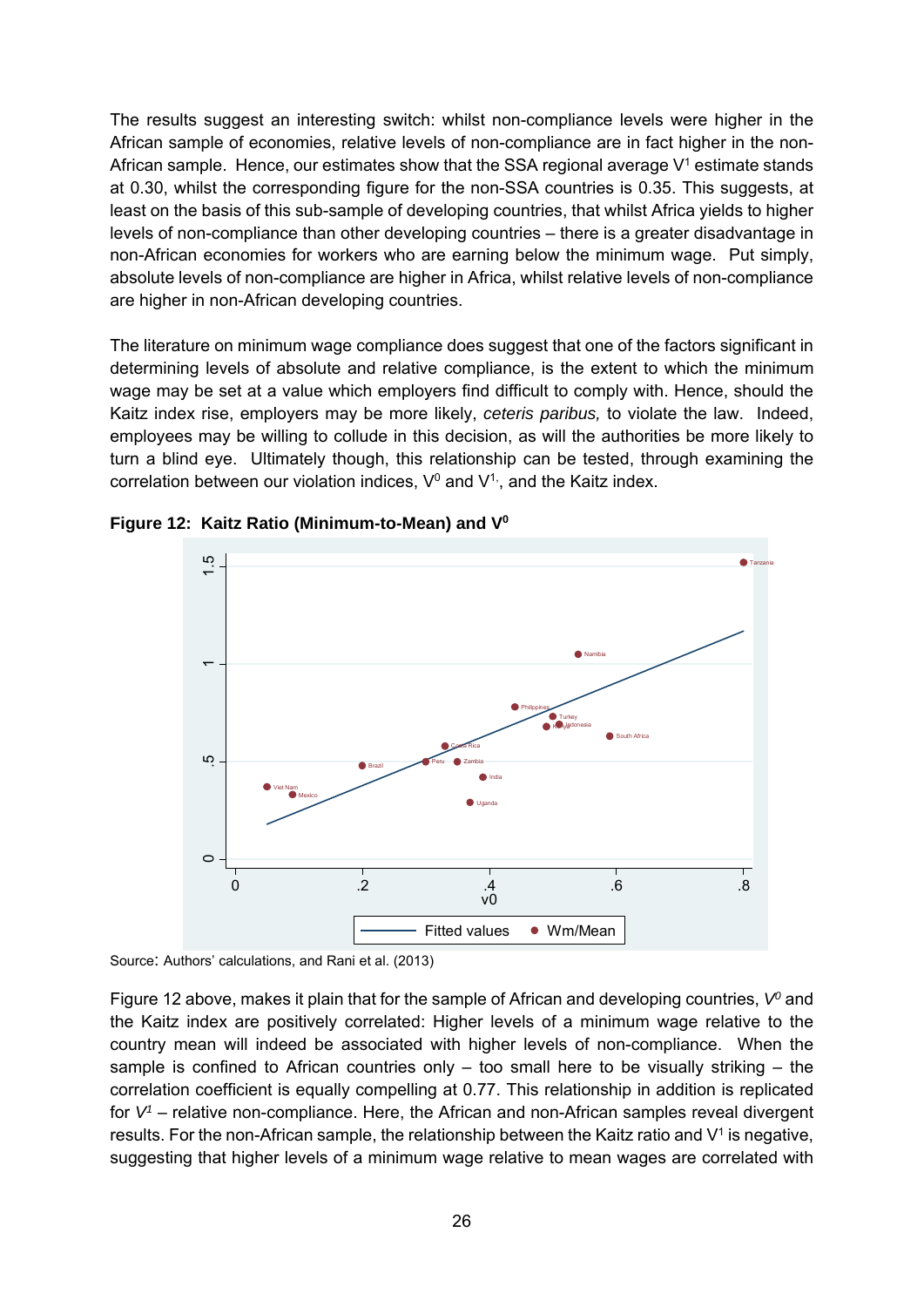a small compliance gap. For countries in the African sample, this is not that case and the coefficient or correlation between the Kaitz ratio and  $V^1$  is 0.88.

### **5. CONCLUSION**

Most countries in Sub-Saharan Africa (SSA) have adopted minimum wage regulation. Although the sectors and fraction of workers covered are small, given the low rates of formality and urbanization in SSA, (i) as the number of covered workers grows, wage regulation will become increasingly significant for the economy as a whole, (ii) there can be spill over effects on to uncovered sectors, and (iii) as we show in the paper, wage regulation is particularly aggressive in SSA. Thus, current experience with minimum wages in SSA is relevant for analysts and policy makers as we look forward to possible redesign of regulation in the future.

Examining the variety of minimum wage frameworks in the region, it is clear that the typology of minimum wage schedules, as well as the levels at which these minima are set, varies considerably across countries in Africa. Higher minimum wage values are associated with higher GDP per capita. Importantly however, we find that minimum wages in low income countries are set at values, relative to the country mean wage, and higher than those in lowerand upper-middle income countries in Africa. Indeed, SSA as a whole reflects a bias towards a more aggressive minimum wage policy compared to the rest of the world – with low income economies again driving this trend.

There is limited research on the employment effect of minimum wages in SSA, but the findings for the four countries (Ghana, Kenya, Malawi and South Africa) are consistent with the broad summary of global research. By and large, introducing and raising the minimum wage has a small negative impact, or no measurable negative impact. However, there is significant variation around this average finding. The employment elasticities are not constant nor linear. Where increases in a minimum wage are large and immediate, this can result in employment losses, but more modest increases usually have very little observably adverse effects, and may have positive impacts on wages.

The great variability in findings on employment can be explained partly by the great variation in the detail of the minimum wage regimes and schedules country by country, but also by the variations in compliance. Our data on minimum wage compliance in Africa illustrates that the continent has higher levels of absolute non-compliance when compared with other developing countries, but lower levels of relative non-compliance. However, there is considerable variation across countries. We find that higher Kaitz indices are associated with higher levels of non-compliance, but more detailed explanation of non-compliance is an important item on the research agenda.

This paper has provided an empirical overview of minimum wages in Sub-Saharan Africa. It is evident that research in this area is still at a very early stage, with this paper in essence attempting to craft the broad contours of the nature and extent of minimum wage setting on the continent. Whilst work on minimum wages is fairly mature in many OECD countries, our understanding of minimum wage policy and its impact in SSA is not. This is in large part due to a severe lack of necessary data. The release of country-level earnings and employment data at regular intervals lies at the heart of a future, country-focused minimum wage research agenda for Africa.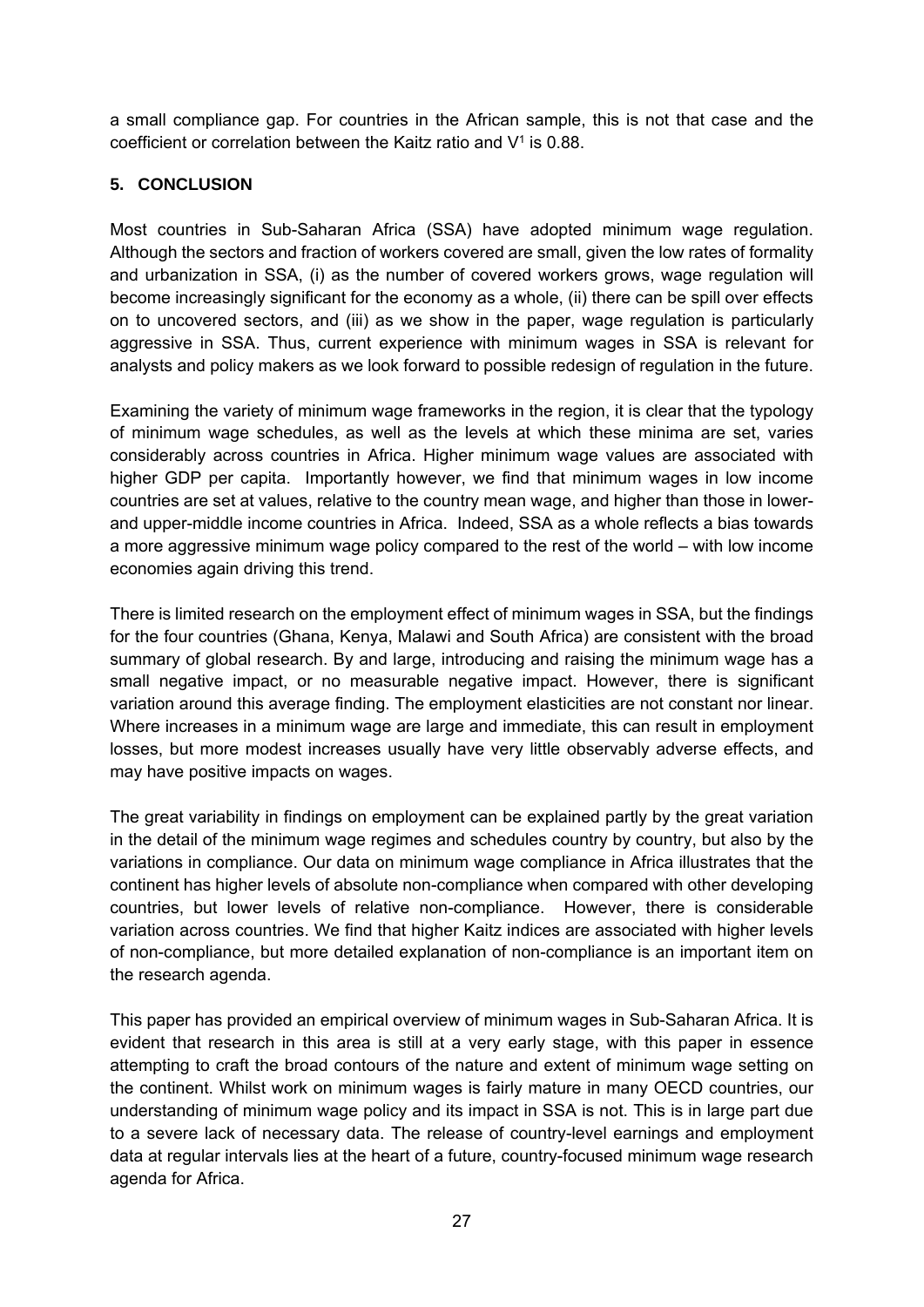## **Appendix**

| <b>National</b> | Sectoral/<br>Occupational | <b>Hybrid</b>       |
|-----------------|---------------------------|---------------------|
| Algeria         | <b>Botswana</b>           | <b>Burkina Faso</b> |
| Cameroon        | Kenya                     | Angola              |
| Cote d'Ivoire   | Malawi                    |                     |
| Egypt           | Mozambique                |                     |
| Ghana           | Rwanda                    |                     |
| Mali            | South Africa              |                     |
| Uganda          | Tanzania                  |                     |

# **Table A1. Minimum wage system classification for selected African countries**

Source: ILO databases (2012 and 2013)

## **Table A2: Agricultural minimum wages, Kenya, 2013**

| Type of employee               | <b>Monthly Wage (Shillings)</b> |
|--------------------------------|---------------------------------|
| Unskilled employees            | 4854.35                         |
| Stockman herdsman and watchman | 5606.05                         |
| House servant or cook          | 5541.55                         |
| Farm foreman                   | 8757.20                         |
| Farm clerk                     | 8757.20                         |
| Section foreman                | 5669.20                         |
| Farm artisan                   | 5802.05                         |
| <b>Tractor driver</b>          | 6152.70                         |
| Combined harvester driver      | 6778.10                         |
| Lorry driver or car driver     | 7113.25                         |

Source: Ministry of Labour Social, Security and Service, 2013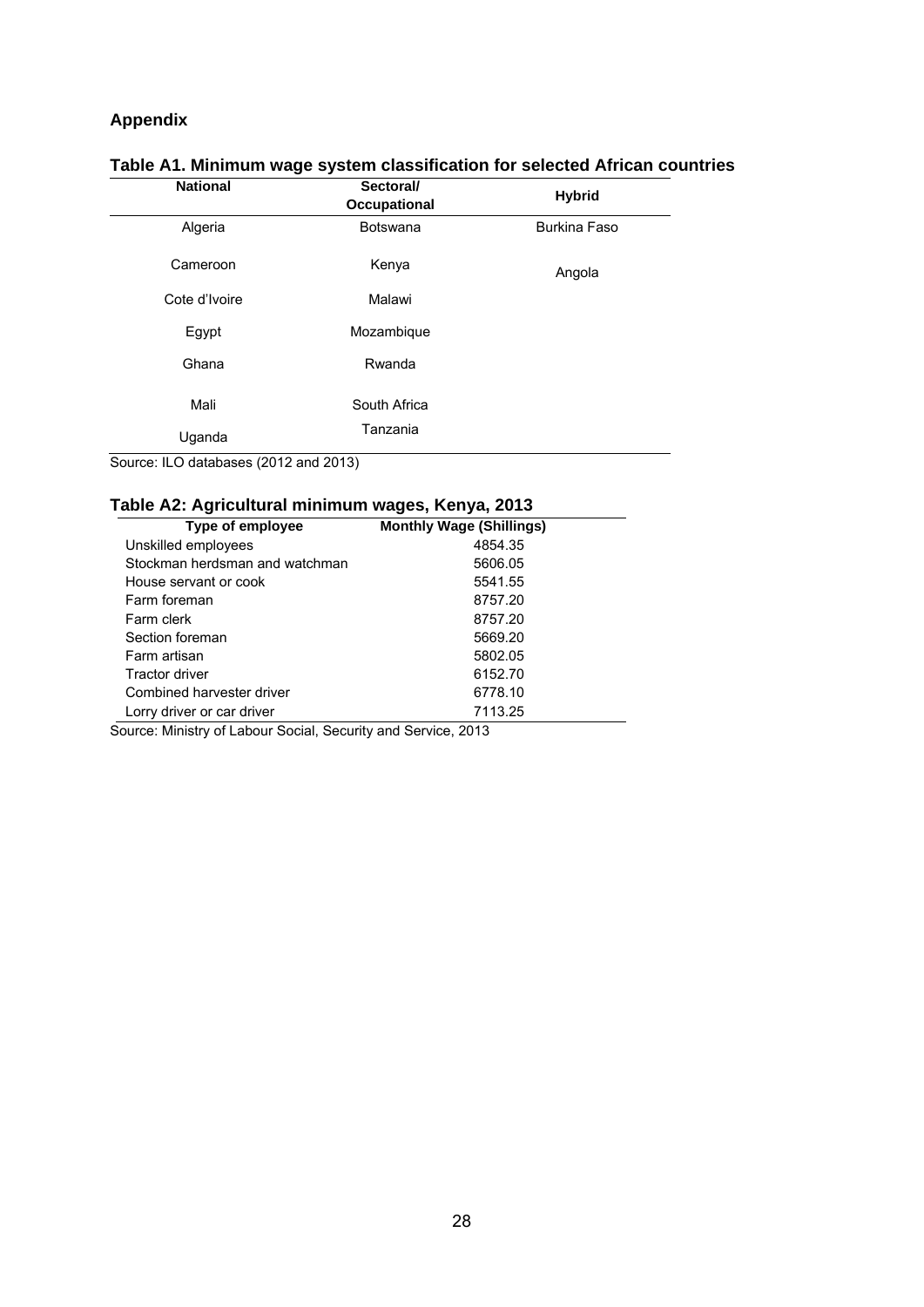| Type of  | Non-agricultural industry in | Non-agricultural industry at | Non-agricultural industry at |  |
|----------|------------------------------|------------------------------|------------------------------|--|
| employee | cities (Nairobi, Mombasa     | all municipalities and town  | all other areas              |  |
|          | and Kisumu)                  | councils                     |                              |  |
| [A]      | 9780.95                      | 9024.10                      | 5217.95                      |  |
| [B]      | 10563.60                     | 9372.20                      | 6028.95                      |  |
| [C]      | 10911.70                     | 10116.15                     | 6223.65                      |  |
| [D]      | 11085.70                     | 10316.00                     | 8361.35                      |  |
| [E]      | 12654.90                     | 11838.70                     | 9679.05                      |  |
| [F]      | 13201.55                     | 12184.25                     | 10071.05                     |  |
| [G]      | 15064.65                     | 13772.75                     | 11743.30                     |  |
| [H]      | 16602.85                     | 15259.35                     | 13606.40                     |  |
| [I]      | 18329.25                     | 17101.80                     | 15434.70                     |  |
| [J]      | 20283.90                     | 18940.40                     | 17644.60                     |  |
| [K]      | 22070.95                     | 20769.95                     | 19474.20                     |  |
| [L]      | 13201.55                     | 12184.25                     | 10071.05                     |  |
| [M]      | 16602.85                     | 15259.35                     | 13580.60                     |  |
| [N]      | 17932.15                     | 17101.55                     | 15434.70                     |  |
| [O]      | 22070.95                     | 20769.95                     | 19474.20                     |  |

#### **Table A3: Non-agricultural monthly minimum wages, Kenyan Shillings, Kenya, 2013**

Notes:

[A]: General labour, including cleaner, sweeper, gardener, children's ayah, house servant, day watchman, messenger

[B]: Miner, stone cutter, turn boy, waiter, cook, logger line cutter

[C]: Night watchman

[D]: Machine attendant, sawmill sawyer, machine assistant, mass production machinist, shoe cutter, bakery worker, bakery assistant, tailor's assistant

[E]: Machinist (made-to-measure), shoe upper preparer, chaplis maker, vehicle service worker (petrol and service stations), bakery plant hand, laundry operator, junior clerk, wheeled tractor driver (light)

[F]: Printing machine operator, bakery machine operator, plywood machine operator, sawmill dresser, shop assistant, machine tool operator, dough maker, table hand baker or confectioner, copy-typist, driver (cars and light vans)

[G]: Pattern designer (draughts-man), garment and dress cutter, single hand oven man, charge-hand baker, general clerk, telephone operator, receptionist, storekeeper

[H]: Tailor, driver (medium-sized vehicle)

[I]: Dyer, crawler tractor driver, salesman

[J]: Saw doctor, caretaker (buildings)

[K]: Cashier, driver (heavy commercial vehicle), salesman-driver

[L]: Ungraded artisan

[M]: Artisan Grade III

- [N]: Artisan Grade II
- [O]: Artisan Grade I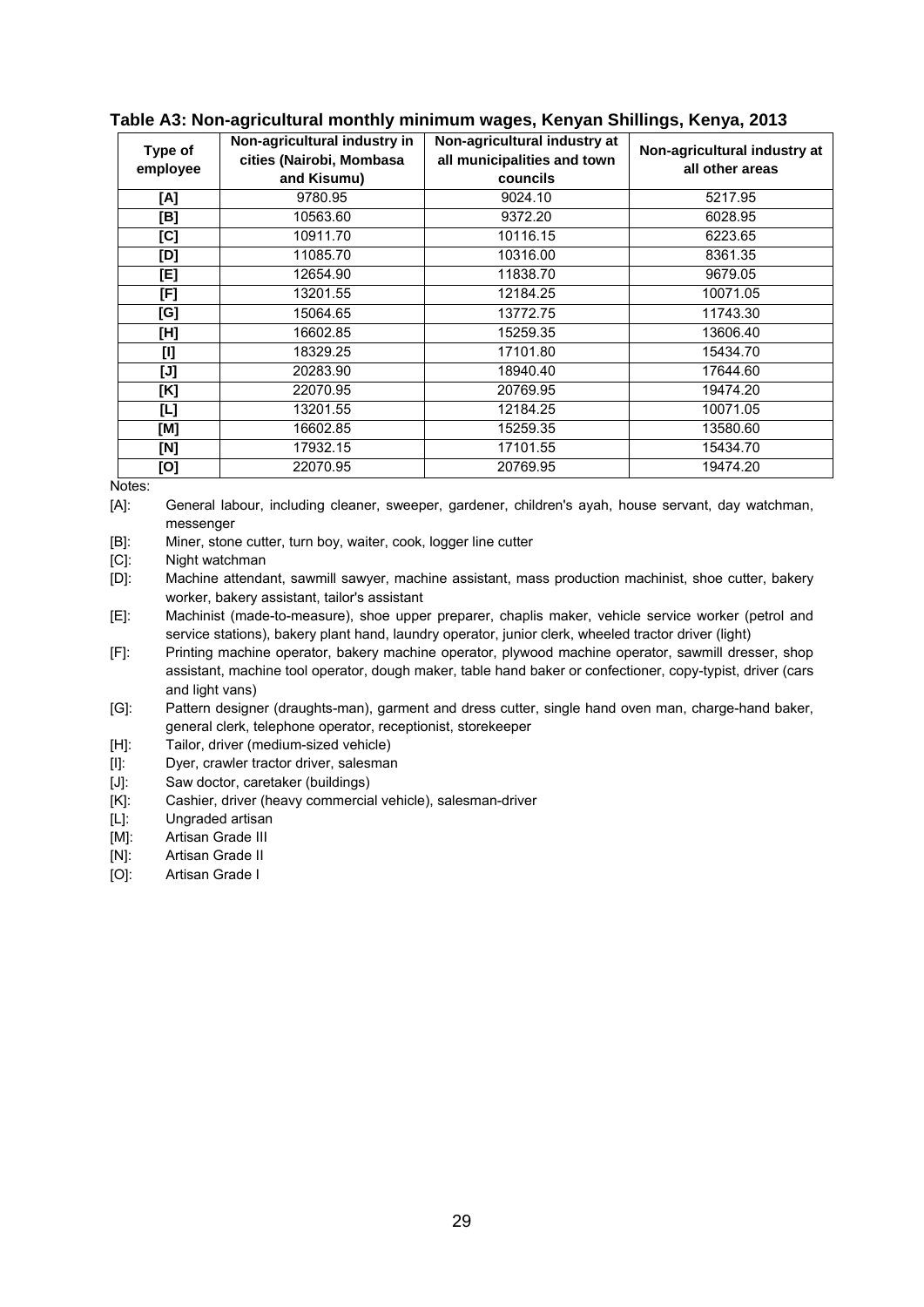

**Figure A4: Kaitz Ratio (Minimum-to-Median) and V0**

Source: Authors' calculations, and Rani et al. (2013)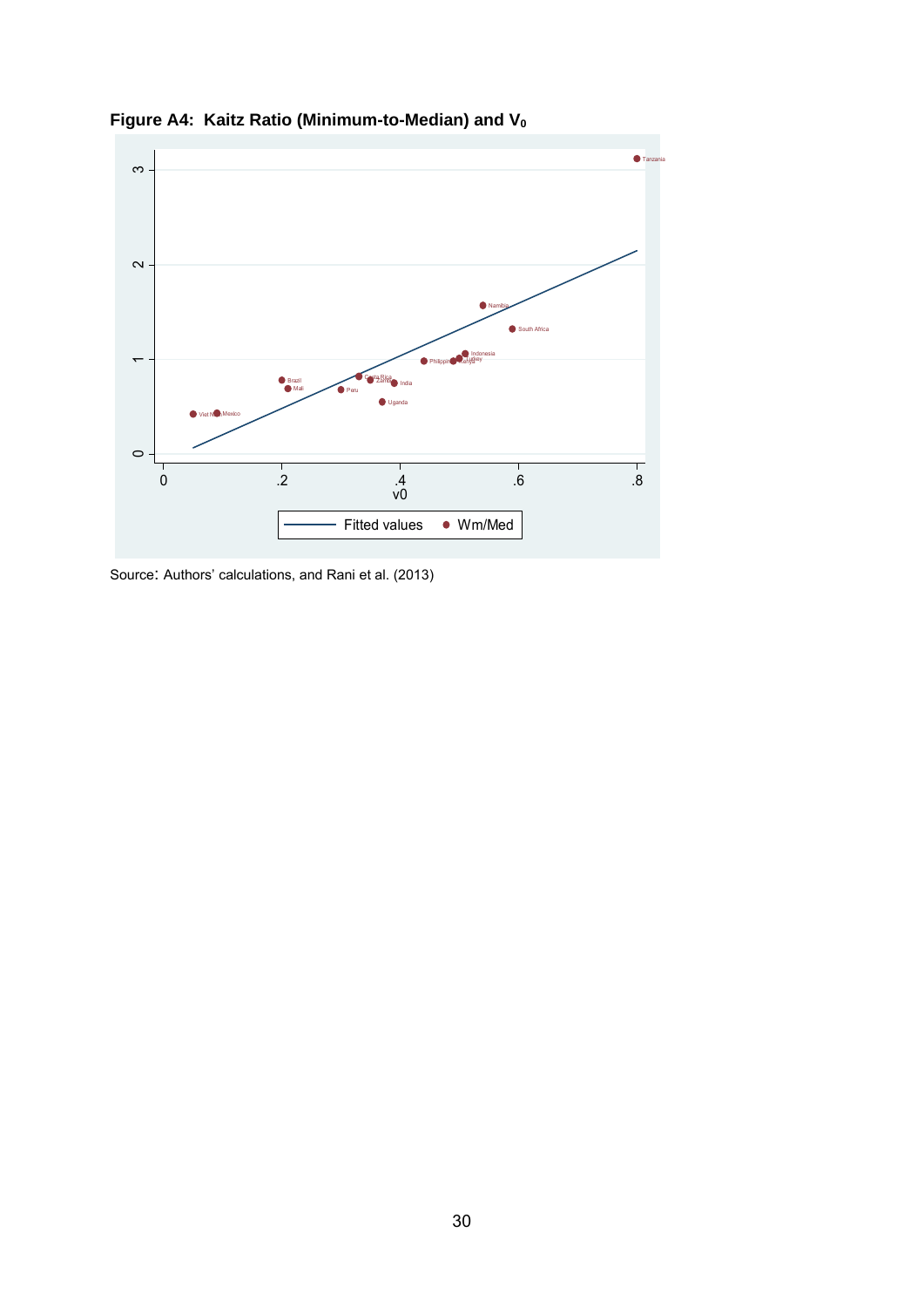#### **References**

Abowd, J.M., Kramarz, F. & Margolis, D.N. (1999). Minimum Wages and Employment in France and the United States, NBER Working Papers 6996, National Bureau of Economic Research, Inc.

Agell, J. & Lommerud, K. E. (1997). Minimum wages and the incentives for skill formation. *Journal of Public Economics*, 64(1), pp.25-40.

Almeida, R. and Ronconi, L. (2012). The Enforcement of Labor Law in the Developing World: Some Stylized Facts from Labor Inspections. Paper presented at the IZA/ World Bank Conference on Employment and Development, New Delhi, November 5-7, 2012.

Alatas, V. & Cameron, L. (2003). The impact of minimum wages on employment in a low income country: an evaluation using the difference-differences approach. Policy Research Working Paper Series 2985, The World Bank.

Alatas, V. & Cameron, L. (2008). The Impact of Minimum Wages on Employment in a Low-Income Country: A Quasi-Natural Experiment in Indonesia. *Industrial and Labour Relations Review*, pp.201-223.

Andalon, A. and Pagés, C. (2008). Minimum Wages in Kenya, IZA Discussion Papers 3390, Institute for the Study of Labor (IZA).

Belman, D. & Wolfson, P. J. (2014). What does the minimum wage do? Kalamazoo, MI: W.E. Upjohn Institute for Employment Research.

Bell, L.A. (1997). The impact of minimum wages in Mexico and Colombia.*Journal of labor Economics*, *15*(S3), S102-S135.

Benjamin, N., Golub, S. and Mbaye, A. (2015). How the interplay between large and small informal firms affects jobs in West Africa, Jobs and Development Blog, World Bank, available at: http://blogs.worldbank.org/jobs/how-interplay-between-large-and-small-informal-firmsaffects-jobs-west-africa

Bhorat, H., Kanbur, R. & Mayet, N. (2012). The Impact of Sectoral Minimum Wage Laws on Employment, Wages and Hours of Work in South Africa. Cape Town: Development Policy Research Unit.

Bhorat, H., Kanbur, R. & Mayet, N. (2013). The impact of sectoral minimum wage laws on employment, wages, and hours of work in South Africa. *IZA Journal of Labor & Development*, *2*(1), 1-27.

Bhorat, H., Kanbur, R. & Stanwix, B. (2014). Estimating the Impact of Minimum Wages on Employment, Wages, and Non-wage Benefits: The Case of Agriculture in South Africa. *American Journal of Agricultural Economics*, *96*(5), 1402-1419.

Bhorat, H., Naidoo, K. & Pillay, K (2015). Growth, Poverty and Inequality Interactions in Africa: An Overview of Key Issues. Unpublished mimeograph. Development Policy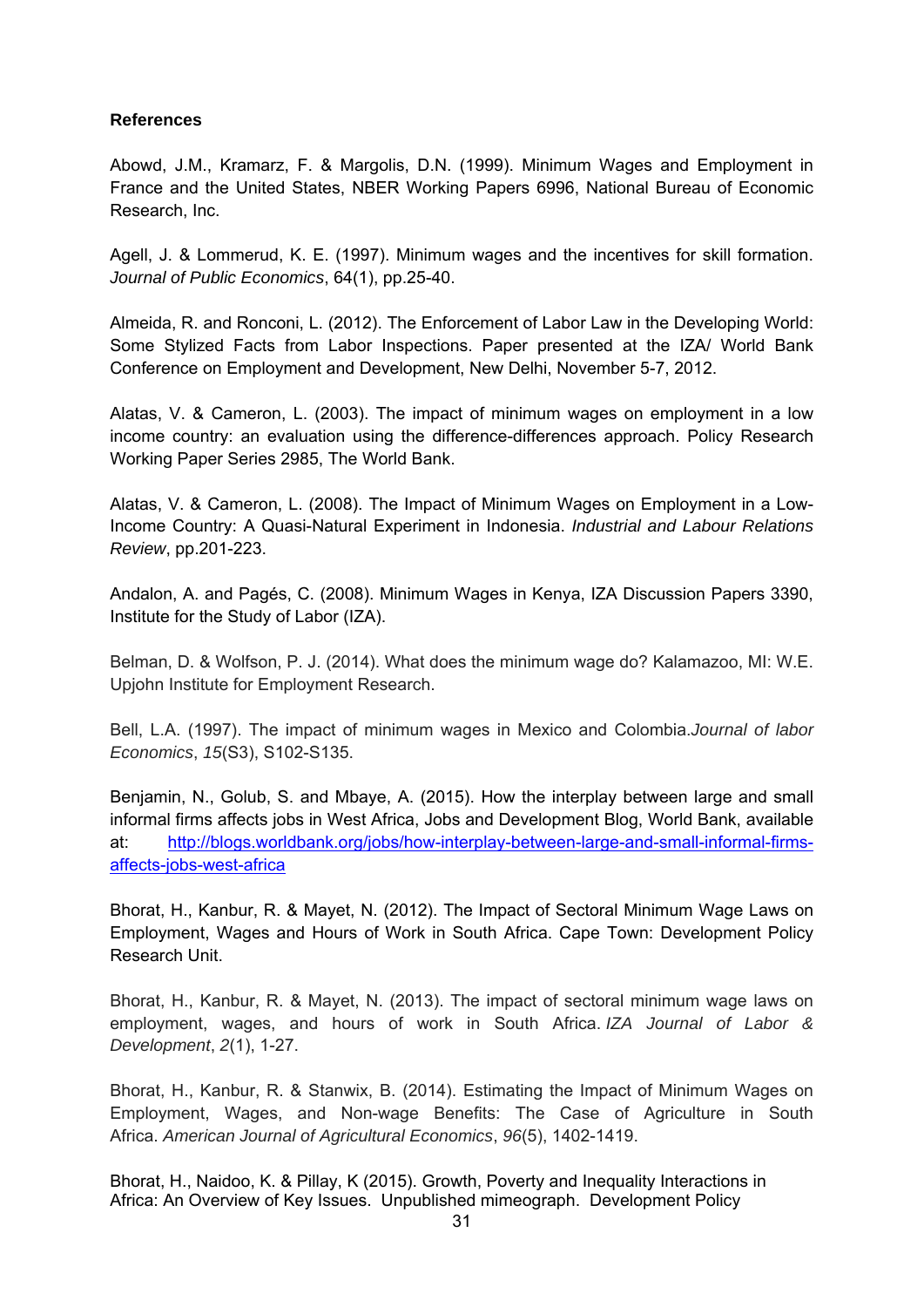Research Unit: University of Cape Town.

Card, D. and Krueger, A.B. (1994). Minimum Wages and Employment: A Case Study of the Fast-Food Industry in New Jersey and Pennsylvania. *The American Economic Review*, Vol 84, No 4. (Sep, 1994), pp 772-793.

Comola, M. & De Mello, L. (2011). How does decentralized minimum wage setting affect employment and informality? The case of Indonesia. *Review of Income and Wealth*, *57*(s1), pp.S79-S99.

Del Capio, X., Margolis, D. & Okamura, Y. (2013). Effects of Minimum Wages on Labor Markets and Welfare in the Philippines: A Micro-Simulation-Based Estimation. Washington, D.C.: East Asia and Pacific Social Protection and Labor Unit, World Bank.

Del Carpio, X. N. & Liang, C. W. (2013). The Impacts of Minimum Wages on Employment, Wages and Welfare: The Case of Vietnam. Washington, D.C.: East Asia and Pacific Social Protection and Labor Unit, World Bank.

Dinkelman, T. & Ranchhod, V. (2010). Evidence on the impact of minimum wage laws in an informal sector: Domestic workers in South Africa. Cape Town: Southern Africa Labour and Development Research Unit.

Dinkelman, T. & Ranchhod, V. (2012). Evidence on the impact of minimum wage laws in an informal sector: Domestic workers in South Africa. *Journal of Development Economics*, *99*(1), pp.27-45.

Dykstra, S., Dykstra, B. & Sandefur, J. (2014). We Just Ran Twenty-Three Million Queries of the World Bank's Website. Center for Global Development Working Paper, (362).

Eyraud, F., & Saget, C. (2005). The fundamentals of minimum wage fixing. Geneva: International Labour Organization.

Fajnzylber, P. (2001). Minimum Wage Effects Throughout the Wage Distribution: Evidence from Brazil's Formal and Informal Sectors. *Universidade Federal do Belo Horizonte*: Unpublished paper, Department of Economics and CEDEPLAR.

Falk, A., Fehr, E. & Zehnder, C. (2006). Fairness perceptions and reservation wages: The behavioral effects of minimum wage laws. *The Quarterly Journal of Economics*, pp.1347-1381.

Fang, T. & Lin, C. (2013). Minimum Wages and Employment in China. Bonn: IZA Discussion Paper No. 7813.

Gindling, T.H., Mossaad, N., & Trejos, J.D. (2014). The consequences of increased enforcement of legal minimum wages in a developing country: An evaluation of the impact of the Campaña Nacional de Salarios Minimos in Costa Rica., unpublished mimeograph.

Gindling, T.H. (2014). Does increasing the minimum wage reduce poverty in developing countries? *IZA World of Labor*.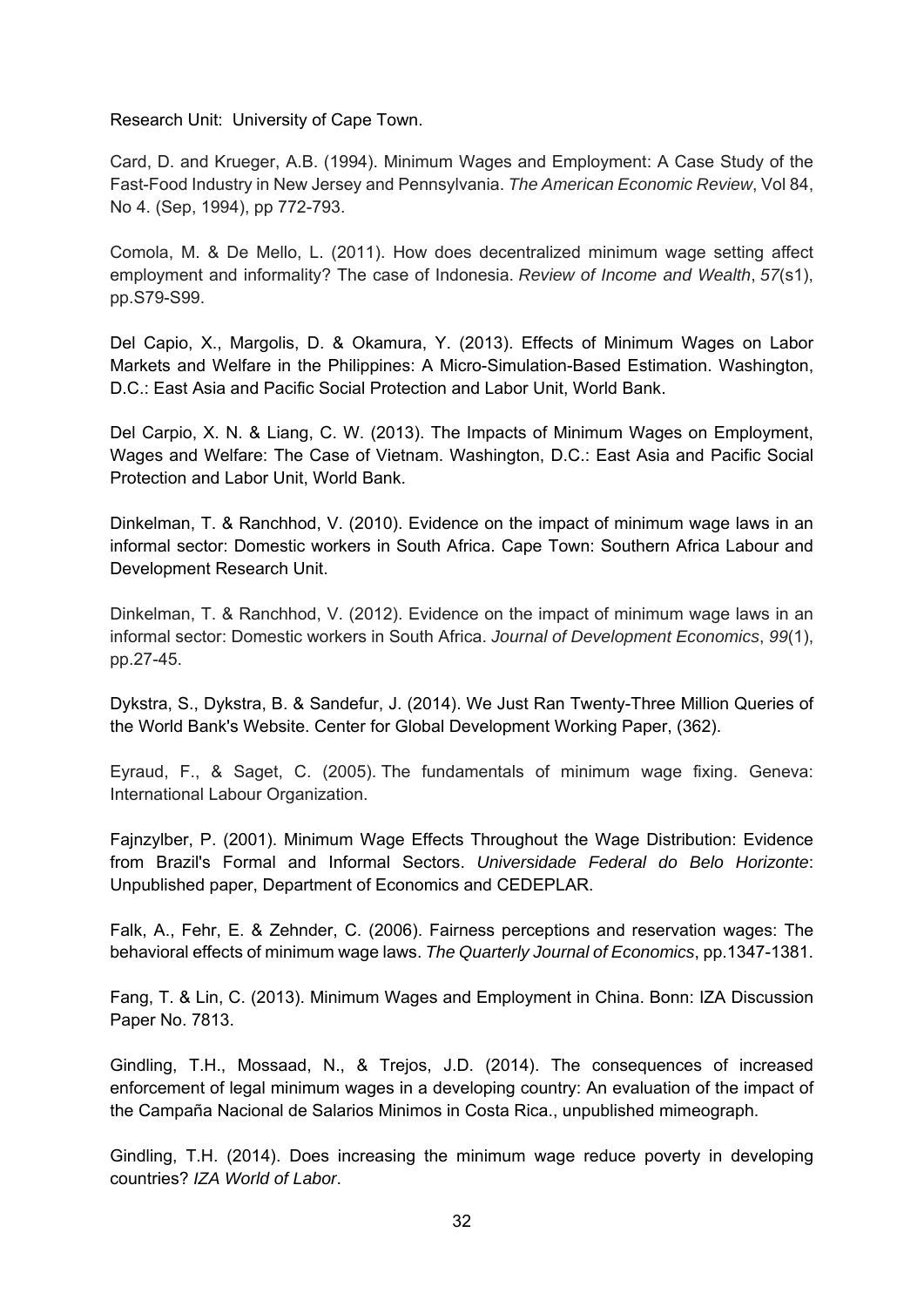Gindling, T.H. & Terrell, K. (2004). The Effects of Multiple Minimum Wages Throughout the Labor Market. Discussion Paper No. 1159, IZA.

Gindling, T.H. & Terrell, K. (2007). The Effects of Multiple Minimum Wages throughout the Labor Market: The Case of Costa Rica. *Labour Economics* 14:pp.485-511.

Gobind, J., du Plessis, G. & Ukpere, W. (2012). Minimum wage and domestic workers' right to basic conditions of employment: Are employers complying? *African Journal of Business Management*, *6*(47), pp.11683-11691.

Ham, A. (2013). Revisiting the Effects of Minimum Wages in Developing Countries: Evidence from a Particular Policy Change in Honduras. University of Illinois at Urbana - Champaign.

Harrison, A. and Scorse, J. (2010). Multinationals and Anti-sweatshop Activism. *American Economic Review*, 100(1): pp.247-73.

Hertz, T. (2005). The Effect of Minimum Wages on the Employment and Earnings of South Africa's Domestic Service Workers, Kalamazoo: Upjohn Institute Working Paper No. 05-120.

International Labour Office. (2012). Working Conditions Laws Database. http://www.ilo.org/dyn/travail/travmain.home

International Labour Office. (2012/13). Global Wage Report: Wages and Equitable Growth, ILO.http://www.ilo.org/ilostat/GWR?\_afrLoop=144920885447003#%40%3F\_afrLoop%3D144 920885447003%26\_adf.ctrl-state%3D8dfkd0vtj\_21

International Labour Office. (2014). Minimum Wage Systems: International Labour Conference 103rd Session 2014. Geneva: ILO.

Jones, P. (1997). The impact of minimum wage legislation in developing countries where coverage is incomplete. Working Paper. CSAE (University of Oxford).

Katz, L.F. & Krueger, A.B. (1992). The Effect of the Minimum Wage on the Fast-Food Industry, ILR Review, *Industrial and Labor Relations Review*, pp.6-21.

Khamis, M. (2013). Does the minimum wage have a higher impact on the informal than on the formal labour market? Evidence from quasi-experiments. *Applied Economics* 45:4, pp.477-495.

Lanzona, L. (2012). The Impact of Minimum Wages on Output and Employment in Labor-Intensive Manufacturing Industries in the Philippines. Manila: Background paper for the Philippine Development Report, World Bank.

Lemos, S. (2004). Minimum Wage Policy and Employment Effects: Evidence from Brazil. *Economia*, pp.219-266.

Lemos, S. (2006). The Minimum Wage Effects in a Developing Country. University of Leicester, Discussion Paper 01/06.

Lemos, S. (2007). Minimum wage effects across the private and public sectors in Brazil.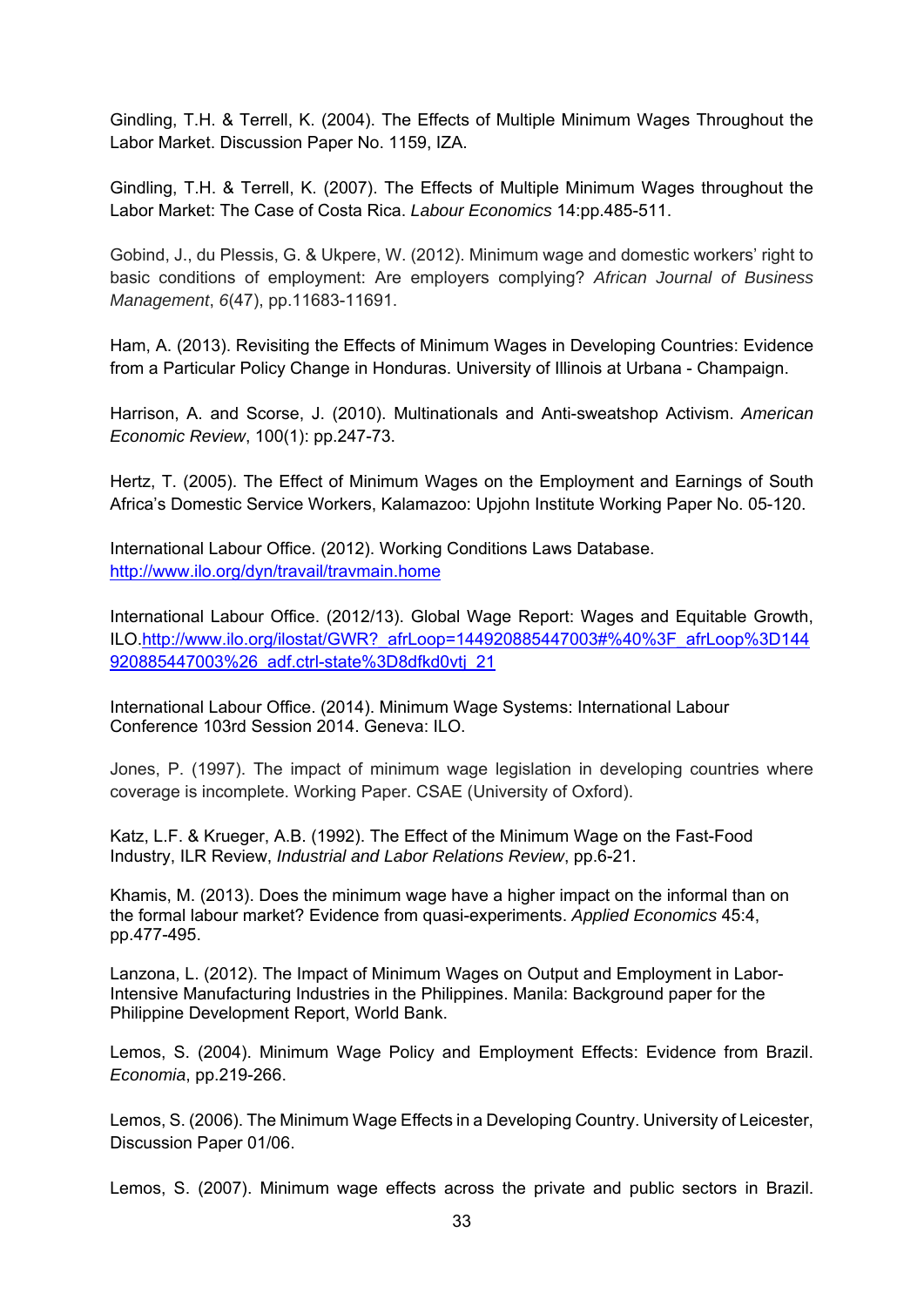*Journal of Development Studies*, pp.700-720.

Lemos, S. (2009). Minimum wage effects in a developing country. *Labour Economics*, *16*(2), pp.224-237.

Livingstone, I. (1995). Minimum Wage Policy, Rural Development and Poverty Alleviation in Malawi. *Development and Change*, 26: pp.729-752.

Magruder, J.R. (2013). Can minimum wages cause a big push? Evidence from Indonesia. *Journal of Development Econo*mics, Elsevier, vol. 100(1), pp.48-62.

Maloney, W. & Nuñez Mendez, J. (2004). Measuring the Impact of Minimum Wages. Evidence from Latin America, in "Law and Employment: Lessons from Latin American and the Caribbean", edited by Heckman and Pagés, published volume from the National Bureau of Economic Research, August 2004, (pp. 109-130). Chicago: University of Chicago Press.

Montenegro, C., & Pagés, C. (2004). Who Benefits from Labor Market Regulations? Chile 1960-1998. In J. Heckman, & C. Pagés, Law and Employment: Lessons from Latin America and the Caribbean (pp. 401-434). Chicago: University of Chicago Press.

Muravyev, A., & Oshchepkov, A. (2013). Minimum Wages, Unemployment, and Informality: Evidence from Panel Data on Russian Regions. Bonn, Germany: IZA.

Nattrass, N., & Seekings, J. (2014). Job destruction in Newcastle: minimum wage-setting and low-wage employment in the South African clothing industry. *Transformation: Critical Perspectives on Southern Africa*, *84*(1), 1-30.

Nuemark, D., Cunningham, W. & Siga, L. (2006). The Effects of the Minimum Wage in Brazil on the Distribution of Family Income: 1996-2001. *Journal of Development Economics*, 136- 159.

Neumark, D., Salas, J. I. & Wascher, W. (2014). Revisiting the Minimum Wage—Employment Debate: Throwing Out the Baby with the Bathwater? *Industrial & Labor Relations Review*, *67*(3 suppl), pp.608-648.

Neumark, D. & Wascher, W. (2006). Minimum wages and employment: A review of evidence from the new minimum wage research. National Bureau of Economic Research (No. w12663).

Nuemark, D. & Wascher, W. (2007). Minimum Wages and Employment, Discussion Paper No. 2570. Bonn: Institute for the Study of Labor (IZA).

Nuemark, D. & Wascher, W. (2008). Minimum Wages. Cambridge: The MIT Press.

Nguyen, C. V. (2010). The Impact of a Minimum Wage Increase on Employment, Wages and Expenditures of Low-Wage Workers in Vietnam. Munich Personal RePEc Archive Paper No. 36751.

Piore, M. and Schrank, A. (2008). "Toward managed flexibility: The revival of labour inspection in the Latin world." *International Labour Review*, Vol. 147, No. 1, pp.1-23.